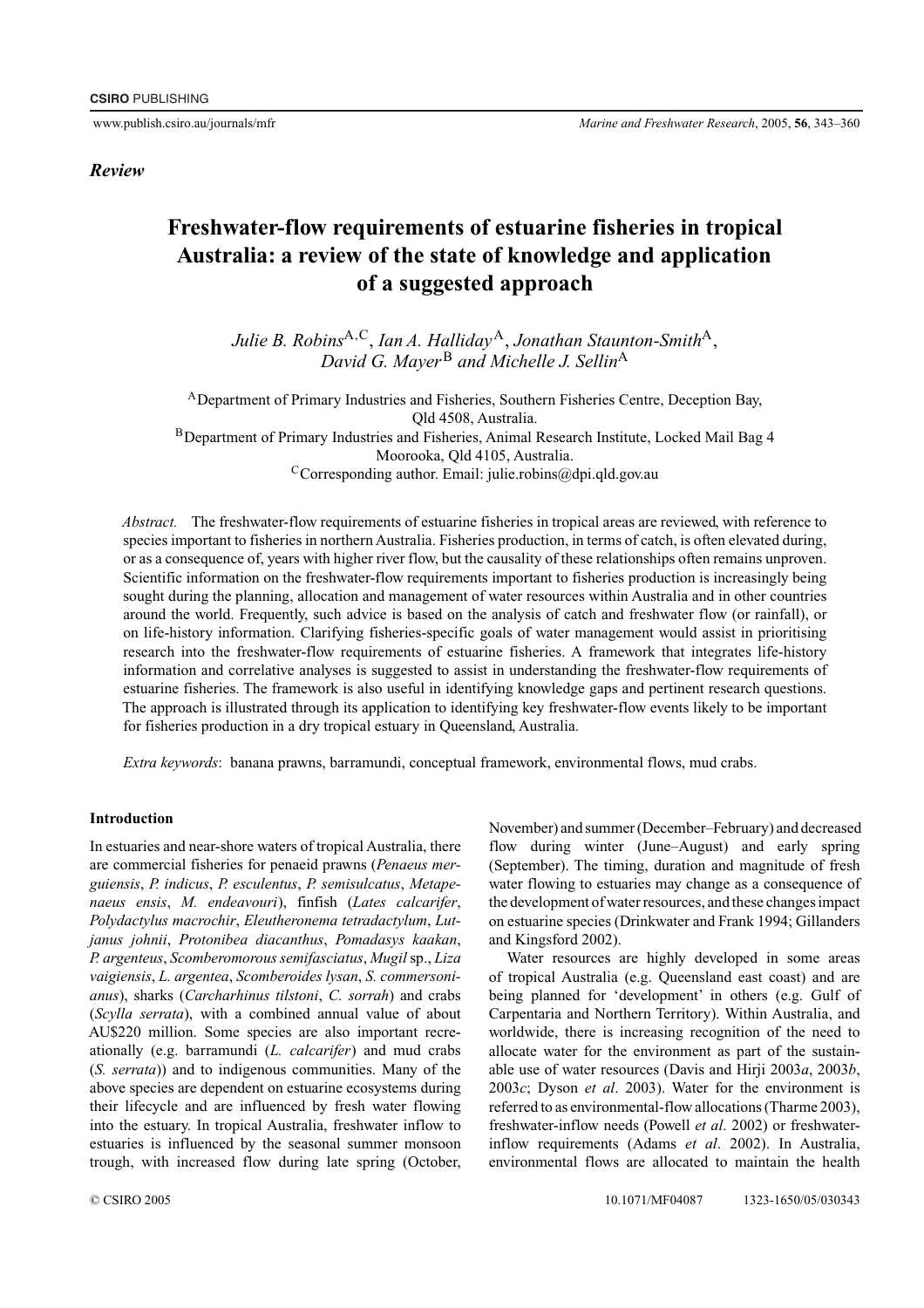and viability of water-dependent ecosystems (including estuaries) in catchments where water resources are managed. Estuarine fisheries species and their productivity (i.e. catch) have been proposed as tangible indicators of estuarine ecosystem health linked to environmental-flow allocations. This is because fisheries species have economic and social value and are often the only species for which sufficient life-history information and/or long-term abundance data (in the form of catch) are available. Alber (2002) suggested that linking freshwater flows to important fishery species is a relatively simple relationship that can be easily understood by a range of stakeholders, even if the underlying mechanisms are not certain.

Drinkwater and Frank (1994) reviewed the general effects that fresh water may have on fish and invertebrates in coastal and marine waters, concluding that the number and geographic extent of examples strongly supports a link between freshwater flow and production of certain estuarine and marine fish and shellfish. Proposed mechanisms for the connection between estuarine fishery species and freshwater flow include: (*i*) trophic linkages via changes to primary or secondary production that result from the addition of nutrients; (*ii*) changes in distribution as a consequence of altered (expanded, reduced or connected) habitats; and (*iii*) changes in population dynamics such as recruitment, growth, survival and abundance (Copeland 1966; Aleem 1972; Peters 1982; Drinkwater 1986; Drinkwater and Frank 1994; Loneragan and Bunn 1999; Gillanders and Kingsford 2002). Most effects on estuarine fishery species are one or more steps removed from the direct changes in physical parameters (e.g. water velocity, salinity, water temperature, turbidity) that result from fresh water flowing into estuaries (Drinkwater 1986; Hart and Finelli 1999; Alber 2002; Kimmerer 2002*a*).

# **Review of the relationships between freshwater flow and fisheries catch of tropical species**

Frequently, knowledge of the freshwater-flow requirements of fisheries is based on the analysis of catch  $(=\rho)$  and freshwater-flow data. Relationships between catch of estuarine or near-coastal fishery species and freshwater flow (or rainfall as a proxy of freshwater flow) have been reported for more than 20 tropical (or subtropical) species (Table 1). Studies in subtropical areas were included in our review because of the extended distribution of some species into subtropical areas, as well as the limited number of studies occurring completely within the tropics. Relationships between freshwater flow and commercial catch have also been investigated for temperate species (see Sutcliffe 1973; Sutcliffe *et al*. 1977; Drinkwater and Myers 1987; Ardisson and Bourget 1997; Skreslet 1997; Perry *et al*. 2000; Lloret *et al*. 2001; Salen-Picard *et al*. 2002). Temperate studies include a greater number of finfish and mollusc species, whereas tropical (and subtropical) studies include a greater number of crustacean species (i.e. peneaid prawns  $=$  shrimp).

Correlation or regression analysis to identify environmental variables that contribute to variation in fisheries catch can be criticised because of: (*i*) the confounding effects of stock size and fishing pressure (Walters and Collie 1988); (*ii*) the likely non-linearity of linking mechanisms (Baumann 1998) and the probability of multiple mechanisms; (*iii*) the possibility of type I errors (i.e. false significant correlations, Potter *et al*. 2001); (*iv*) the lack of ability to prove causality (Quiñones and Montes 2001); and (*v*) their uncertain predictive capability as a consequence of long-term climatic variation or human-induced changes (e.g. habitat loss, pollution). Although an experimental approach is needed to determine causality, manipulative experiments of freshwater flow are rarely practical at the scale of whole estuaries and it is difficult to obtain appropriate controls for 'before– after control–impact'experiments that utilise ongoing human manipulation of freshwater flows (i.e. water regulation). Therefore, in many instances, observational studies are used to derive insights into the factors driving the distribution and abundance of fisheries species at a whole-of-estuary scale, with correlation or regression analysis of catch data and environmental variables (e.g. rainfall or freshwater flow) being used to identify which factors are likely to be important (Tyler 1992).

Most studies of tropical fishery species report positive relationships between catch and increased freshwater flow (Table 1). The variables that explain the greatest amount of variation in catch are not consistent and the patterns differ for the same species in different areas and for different species in the same area. However, as discussed below, the proposed mechanisms underlying the observed relationships are relatively consistent within the species groups.

#### *Penaeid prawns*

Peneaid prawns  $(=\text{shrimp})$  are targeted by major commercial fisheries in tropical and subtropical Australia, as well as in many other parts of the world. Penaeid prawns are shortlived (i.e. one to two years), opportunistic omnivores (Chong and Sasekumar 1981). Many species of penaeid prawn are dependent on estuarine habitats for part of their life cycle, but have different preferences of habitat type, degree of emigration and tolerance of low salinity. Freshwater flow (or rainfall) has been related to catch for ten species of penaeid prawn (Table 1). Most correlations between freshwater flow (or rainfall) and prawn catch have been reported for those species with the greatest tolerance or exploitation of brackish-water habitats. In general, significant positive relationships occur between annual catch and total freshwater flow (or rainfall) in the same or previous year (Gunter and Hildebrand 1954; Ruello 1973; Glaister 1978; Vance *et al*. 1985; Gammelsrod 1992; Galindo-Bect *et al*. 2000). Significant within-year correlations between catch and monthly or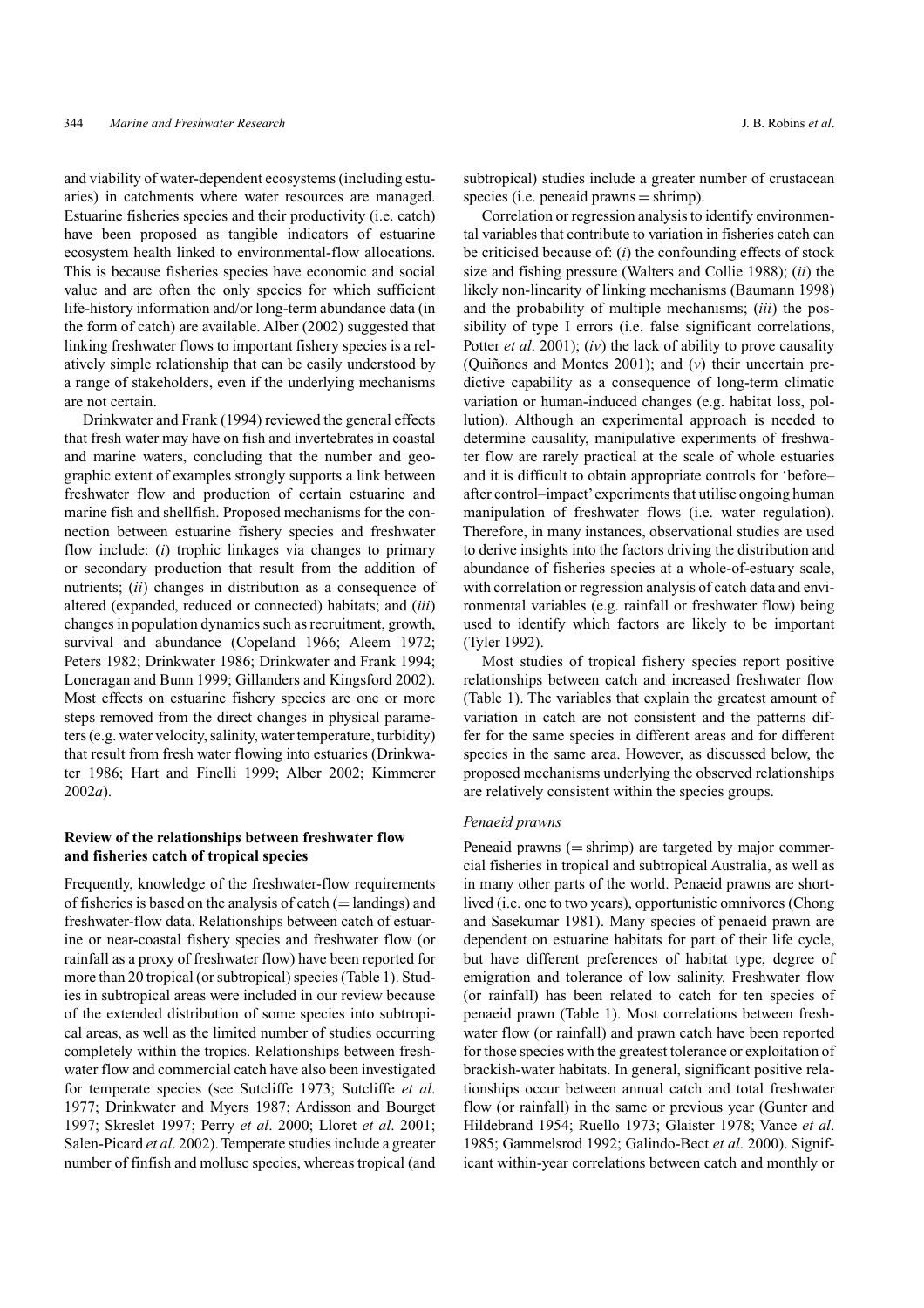| Species                                  | Location                            | Direction of<br>relationship | Reference                                                              |
|------------------------------------------|-------------------------------------|------------------------------|------------------------------------------------------------------------|
| Penaeus merguiensis, banana prawn        | Australia, Gulf of Carpentaria      | Positive                     | Vance et al. 1985, 1998;                                               |
|                                          |                                     |                              | Staples and Vance 1986                                                 |
|                                          | Papua New Guinea, Gulf of Papua     | Negative                     | Evans et al. 1997                                                      |
| Penaeus indicus, red-legged banana prawn | Mozambique                          | Positive                     | da Silva 1985; Gammelsrod 1992                                         |
| Metapenaeus macleayi, school prawn       | Australia, northern New South Wales | Positive                     | Ruello 1973; Glaister 1978                                             |
| Penaeus plejebus, king prawn             | Australia, southeast Queensland     | Positive                     | Loneragan and Bunn 1999                                                |
| Penaeus esculentus, tiger prawn          | Australia, southeast Queensland     | Positive                     | Loneragan and Bunn 1999                                                |
| Metapenaeus bennettae, greasy prawn      | Australia, southeast Queensland     | Positive                     | Loneragan and Bunn 1999                                                |
| Penaeus setiferus, white shrimp          | USA, Texas                          | Positive                     | Gunter and Hildebrand 1954;                                            |
|                                          |                                     |                              | Powell et al. 2002                                                     |
| Penaeus aztecus, brown shrimp            | USA, Texas                          | Positive                     | Powell et al. 2002                                                     |
| Penaeus duorarum, pink shrimp            | USA, Gulf of Mexico                 | Positive                     | Browder 1985; Browder et al. 2002                                      |
| Litopenaeus stylirostris                 | Mexico, Gulf of California          | Positive                     | Galindo-Bect et al. 2000                                               |
| Eleginops maclovinus, Róbalo             | Chile, central-south coast          | Negative                     | Ouiñones and Montes 2001                                               |
| Sciaenops ocellatus, red drum            | USA, Texas                          | Positive & negative          | Funicelli 1984; Powell et al. 2002                                     |
| Pogonias cromis, black drum              | USA, Texas, Guadalupe Estuary       | Positive & negative          | Powell et al. 2002                                                     |
| Cynoscion nebulous, spotted seatrout     | USA, Texas                          | Positive & negative          | Funicelli 1984; Powell et al. 2002                                     |
| Mugil sp., mullet                        | Australia, southeast Oueensland     | Positive                     | Loneragan and Bunn 1999                                                |
| Sillago so. whiting                      | Australia, southeast Queensland     | nsc                          | Loneragan and Bunn 1999                                                |
| Platycephalus sp., flathead              | Australia, southeast Queensland     | Positive                     | Loneragan and Bunn 1999                                                |
| Callinectes sapidus, blue crab           | USA, Florida and Texas              | Positive & negative          | Meeter et al. 1979; Funicelli<br>1984; Powell et al. 2002              |
| Portunus pelagicus, blue swimmer crab    | Australia, southeast Queensland     | nsc                          | Loneragan and Bunn 1999                                                |
| Scylla serrata, mud crab                 | Australia, southeast Queensland     | Positive                     | Loneragan and Bunn 1999                                                |
| Crassostrea virginica, eastern oyster    | USA, Florida and Gulf of Mexico     | Positive & negative          | Meeter et al. 1979; Funicelli 1984;<br>Wilbur 1992; Powell et al. 2002 |
| Octopus vulgaris, common octopus         | Spain, Gulf of Cadiz                | Negative                     | Sobrino et al. 2002                                                    |
| Sepia officinalis, cuttlefish            | Spain, Gulf of Cadiz                | nsc                          | Sobrino et al. 2002                                                    |

| Table 1. Summary of studies investigating relationships between fisheries catch (= landings) and freshwater flow (or rainfall) for species |
|--------------------------------------------------------------------------------------------------------------------------------------------|
| found in tropical and subtropical areas                                                                                                    |

 $nsc = No$  significant correlations.

seasonal freshwater flow (or rainfall) have also been reported (Glaister 1978; Browder 1985; da Silva 1985; Vance *et al*. 1985, 1998; Gammelsrod 1992). The relationship between catch and freshwater flow (or rainfall) is not always consistent between areas, even for the same species. For example, negative correlations between prawn catch and rainfall have been reported in the Gulf of Papua, Papua New Guinea (Evans *et al*. 1997), whereas significant positive correlations between prawn catch and rainfall have been reported for some areas of the Gulf of Carpentaria, Australia (Vance *et al*. 1985). This example demonstrates that the relationship between prawn catch and freshwater flow should be assessed for individual estuaries to account for hydrological and biological differences between catchments (Vance *et al*. 1998).

The relationships between prawn catch and freshwater flow (or rainfall) are potentially confounded by other factors such as fishing effort and spawning stock size (Browder 1985; da Silva 1985).Their degree of influence depends on the level of exploitation of the population by the fishery (Vance *et al*. 1985), although most of the correlative studies for prawns do not account for these factors.

Suggested causal mechanisms for the observed relationships between the catch of peneaid prawns and increased freshwater flow (or rainfall) include: (*i*) enhanced emigration of prawns to areas accessible to the fishery, leading to increased catchability (Ruello 1973; Glaister 1978; da Silva 1985; Gammelsrod 1992; Evans *et al*. 1997; Vance *et al*. 1998); and (*ii*) enhanced growth and survival of various life stages, leading to increased abundance or biomass (Ruello 1973; Evans *et al*. 1997), through enhanced recruitment from enlarged nursery areas (Browder 1985; Gammelsrod 1992; Galindo-Bect *et al*. 2000), and/or enhanced food availability from increased primary and secondary productivity (Loneragan and Bunn 1999).

Although the conclusions of most correlative studies are speculative, other evidence supports the likelihood of these mechanisms. For example, emigration rates of juvenile banana prawns from estuaries to near-shore areas is strongly linked to rainfall events (Staples and Vance 1986; Vance *et al*. 1998) and emigration rates are significantly correlated with commercial catches (Staples and Vance 1986, 1987; Vance *et al*. 1998). Experimental studies demonstrate that the growth of penaeid prawns is influenced strongly by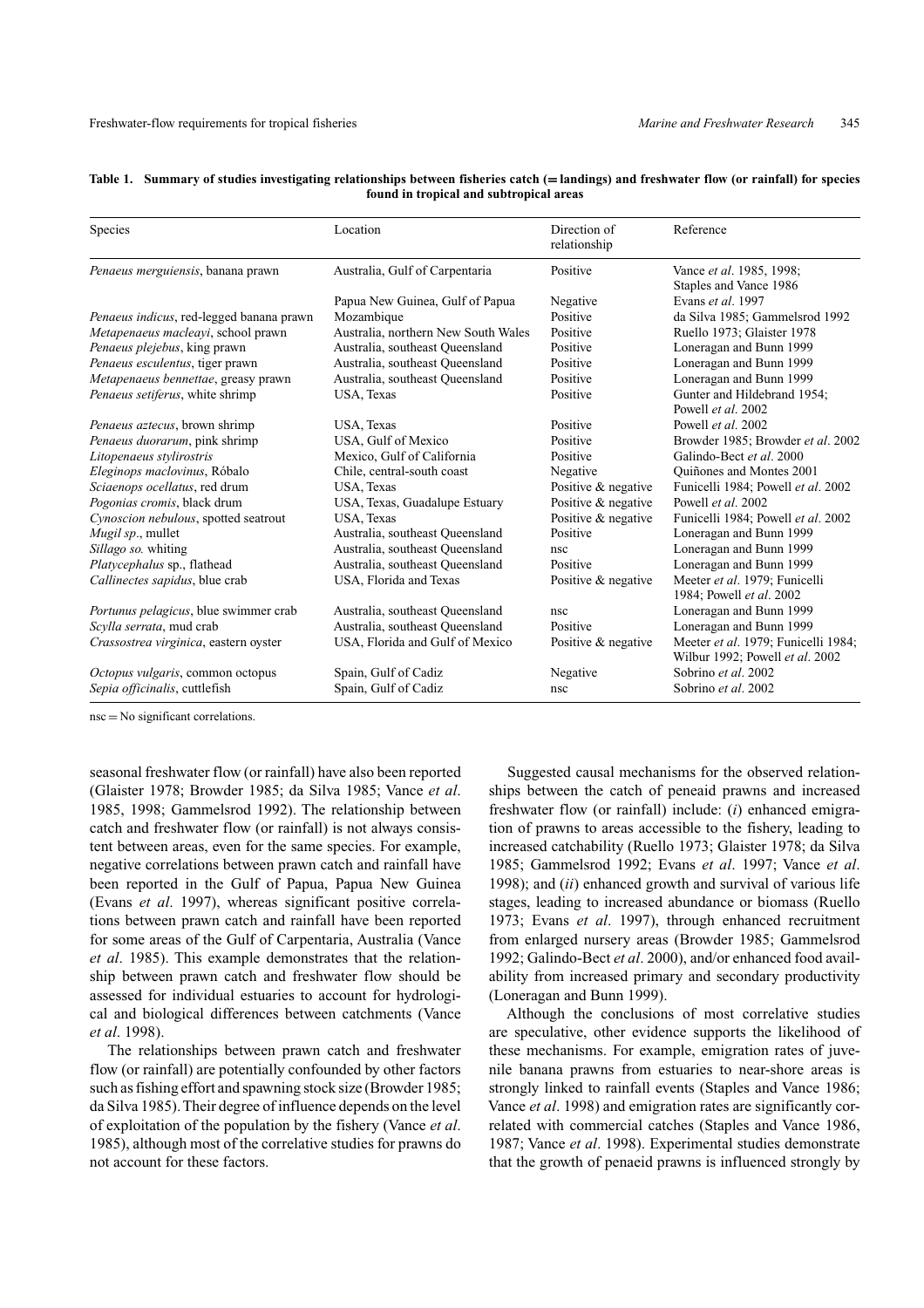temperature and salinity, and that there are temperature-bysalinity optima for each species (Staples and Heales 1991; Haywood and Staples 1993; Vinod *et al*. 1996). The possibility of a salinity-by-temperature optimum that influences the growth and survival of prawn life stages potentially explains the parabolic relationship between prawn catch and rainfall in the Gulf of Papua suggested by Evans *et al*. (1997), where high rainfall  $(=\text{high freshwater flow and low salinity})$ reduces the immigration and survival of larvae and postlarvae, intermediate rainfall  $(=$  intermediate freshwater flow and intermediate salinity) stimulates emigration to offshore waters, and low rainfall  $(=\text{low}$  freshwater flow and high salinity) reduces emigration to offshore waters. Enlarged nursery areas may occur as a result of freshwater flows providing favourable salinity ranges over the greatest amount of suitable and accessible areas of nursery habitat during critical life stages of pink shrimp (*Penaeus duorarum*) (Browder *et al*. 2002).

#### *Finfish fisheries*

Relationships between commercial catch and freshwater flow have been published for seven tropical (or subtropical) finfish species in estuarine or coastal areas of the USA, Mexico, South America and Australia (Table 1). Although not a quantitative study, Aleem (1972) described a dramatic decrease in the catch of *Sardinella* sp. in the Mediterranean Sea as a consequence of damming the Nile River and eliminating floods. In subtropical Australia, significant positive correlations between catch and freshwater flow were found for mullet (*Mugil* spp.) and flathead (*Platycephalus* spp.) (Loneragan and Bunn 1999). In central–south Chile, significant negative correlations between catch and freshwater flow were reported for róbalo (*Eleginops maclovinus*) (Quiñones and Montes 2001); and in the USA, catches of red drum (*Scianeops ocellatus*), black drum (*Pogonias cromis*) and spotted seatrout (*Cynoscion nebulous*) have been both negatively and positively related to freshwater flow aggregated into two-monthly totals (Powell *et al*. 2002).

Suggested causal mechanisms for the observed relationships between finfish catch and freshwater flow include: (*i*) changes to catchability (Loneragan and Bunn 1999); (*ii*) changes to cohort or year-class strength during the first year of life (Quiñones and Montes 2001); and (*iii*) changes to food availability via productivity changes resulting from flow-borne nutrients (Aleem 1972; Salen-Picard *et al*. 2002). Effects on catchability are suggested where correlations between catch and freshwater flow occur within a relatively short period, suggesting an immediate response (e.g. within the same year for annual correlations). In southern Queensland, increases in catchability are proposed to be the consequence of restricting the distribution or stimulating the movement of flathead species (Loneragan and Bunn 1999). Anecdotal reports from commercial fishers in tropical Australian estuaries suggest that barramundi may also be stimulated to move by freshwater flows, both from upstream habitats as well as moving around within estuarine habitats, thus increasing their catchability in passive fishing gear (i.e. set gillnets). However, the movement of barramundi from upstream habitats requires that individuals be abundant in such habitats.

Effects on year-class strength are suggested where significant correlations are between catch and freshwater flow, lagged by the period that it takes individuals of the species to 'recruit' to the fishery (suggesting a lagged response). The proposed mechanisms include: (*i*) advection (negative effect) or retention (positive effect) of eggs and larvae in nursery areas; (*ii*) increased predation (negative effect) on young-ofthe-year; (*iii*) expansion of suitable reproductive and nursery habitats; and (*iv*) improved food availability for larvae and juveniles (Quiñones and Montes 2001; Salen-Picard *et al*. 2002). Few studies have investigated the causal mechanisms in detail, although Kimmerer *et al*. (2001) reassessed the effects of freshwater flow on the early life history of striped bass (*Morone saxatilis*) in the San Francisco Estuary. They found that strong relationships existed between freshwater flow and survival from eggs to young-of-the-year, but that recruitment of three-year-olds was not related to freshwater flow during the early life stages. North and Houde (2003) studied the effects of freshwater flow on the early life history of striped bass and white perch (*M. americana*) in upper Chesapeake Bay (a temperate estuary). They reported that freshwater-flow conditions were strongly related to physical conditions, prey concentrations and larval-fish distributions associated with the estuarine-turbidity-maxima nursery area.

These three effects (i.e. catchability, abundance and productivity) are not mutually exclusive. It is likely that each of these mechanisms contribute to the fluctuations in catches of finfish species that are significantly correlated to freshwater inflow to estuaries.

#### *Other species – crabs, oysters and octopus*

Crabs are common in tropical estuaries throughout the world and are the target species of many fisheries. Relationships between commercial catch and freshwater flow have been investigated for the mud crab, which is the main commercial crab species in tropical Australia, as well as for blue swimmer crabs (*Portunus pelagicus*) and blue crabs (*Callinectes sapidus*) (Table 1). Annual catches of mud crab were positively correlated with summer freshwater flow; possible causal mechanisms include: (*i*) an increase in catchability resulting from freshwater flow stimulating downstream movement; and *(ii)* an increase in the survival of juveniles through reduced cannibalism and competition for burrows as a consequence of the emigration of adult crabs (Loneragan and Bunn 1999). Blue swimmer crabs and blue crabs are conspecifics, occurring in estuaries of the southern and northern hemispheres respectively. No significant correlations between catch and seasonal freshwater flow were reported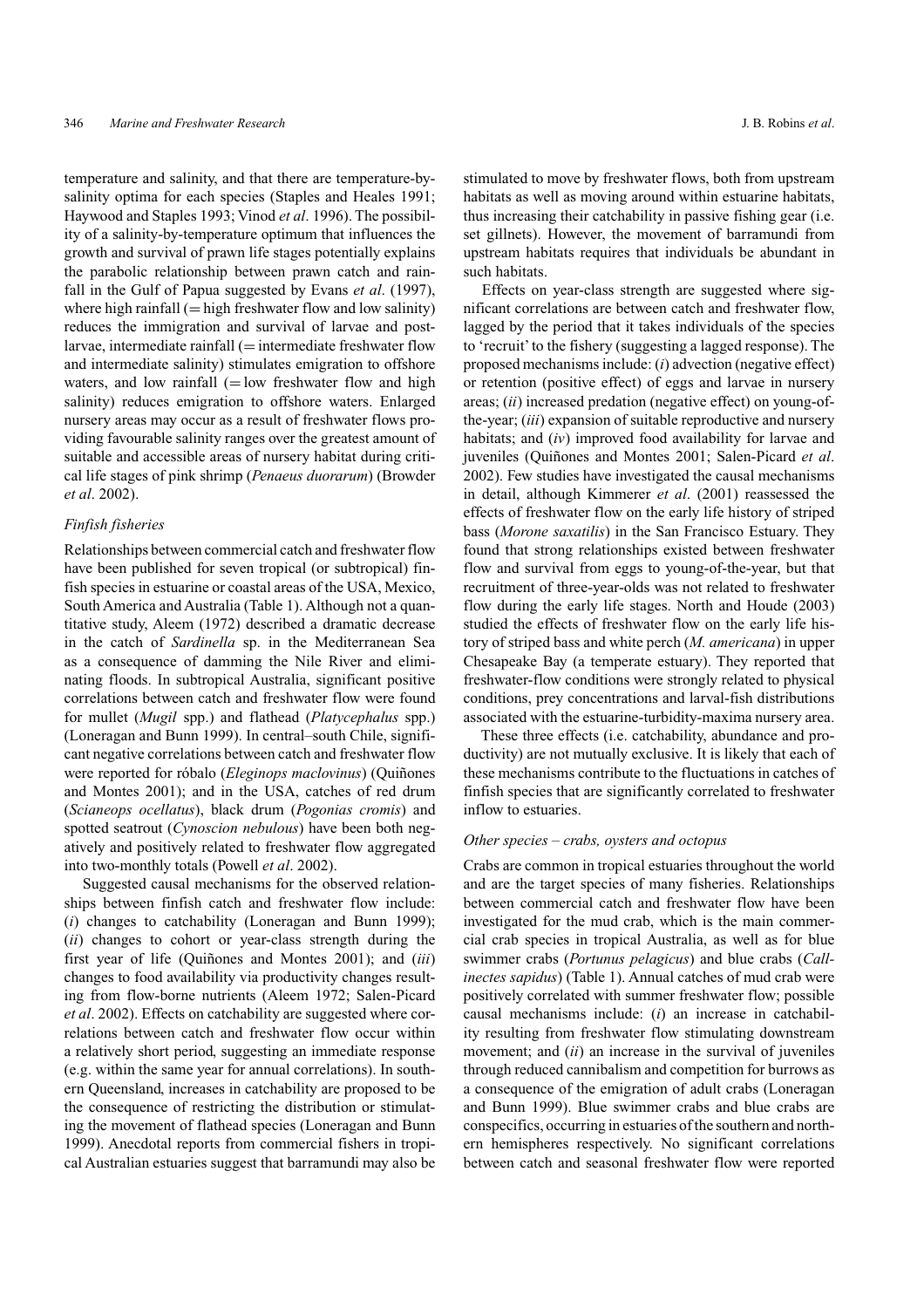for blue swimmer crabs (Loneragan and Bunn 1999), but seasonal freshwater flow explained a significant proportion of the variation in the annual catch of blue crabs in numerous estuaries of the USA (Meeter *et al*. 1979; Funicelli 1984; Powell *et al*. 2002).

Oyster harvest has been negatively correlated to freshwater flow in the same year (Meeter *et al*. 1979; Wilbur 1992) and positively correlated to freshwater flow in previous years (Wilbur 1992). Significant negative and positive relationships between oyster harvest and seasonal freshwater flow were also reported by Powell *et al*. (2002). Freshwater flow is suggested to negatively affect growth (Meeter *et al*. 1979), mortality and spawning (Wilbur 1992). Livingston *et al*. (2000) suggested that freshwater flow affects oyster production through two mechanisms: (*i*) predation and disease related to changes in salinity; and (*ii*) growth effects related to changes in the trophic productivity of the estuary.

Significant negative correlations between catch and freshwater flow were reported for octopus (*Octopus vulgaris*) in the Gulf of Cadiz, Spain, but not for cuttlefish (*Sepia officinalis*, Sobrino *et al*. 2002). Fluctuations in octopus catch were suggested to be a consequence of environmentally driven variation in recruitment and that freshwater flow  $($ = river flow) changed environmental conditions and stimulated the movement of octopus from their dens.

# *Relevance of correlative studies to the freshwater-flow requirements of estuarine fisheries in tropical areas*

The additional studies reported in the literature since the review of Drinkwater and Frank (1994) reinforce the conclusion that the catch of some estuarine and marine finfish and shellfish is strongly linked to freshwater flow, being equally applicable in tropical, subtropical and temperate areas. The correlative studies demonstrate that seasonality is often as important as the volume of the flow (Loneragan and Bunn 1999), and that freshwater-flow requirements of fished species need to be assessed on a species-by-estuary basis. Relationships between catch of estuarine species and freshwater flow have been included in models designed to optimise freshwater inflows over specified physical, chemical and biological constraints in Texas, USA (Bao and Mays 1994; Powell *et al*. 2002). However, this method depends on large quantities of catch data, which are unlikely to be available for most estuaries.

Drinkwater and Frank (1994) recommended that more quantitative research was needed into the relationship between freshwater flows for fish and ecosystems, including multidisciplinary studies and integrated physical–biological models. This would lead to greater knowledge of the mechanisms underlying the relationships between catch and freshwater flows and would help to determine which aspects of the flow regime were important. Kimmerer (2002*a*, 2002*b*) and Browder *et al*. (2002) reiterated the need to understand

the causal mechanisms in the relationship between freshwater flow and (the biology of) the species of interest. Conceptual models of the role of freshwater flow in estuarine ecosystems, and hypotheses developed from them, need to be explicitly considered in order to direct multidisciplinary studies and to provide the conceptual structure for integrated biophysical models.

# **An integrated approach**

Advice on the freshwater-flow requirements of fisheries is being sought currently, and the legal and political ramifications of the water allocation process prohibit delaying these allocations until greater understanding of ecosystem functioning is achieved. Therefore, a more structured and transparent method is needed to identify the freshwater-flow requirements for fisheries using the available information.We developed a framework to identify aspects of the freshwaterflow regime that are potentially important for estuarine shellfish and finfish species (Fig. 1). Conceptual models (with hypotheses) of key biological processes of estuarine fisheries resources that are flow dependent were developed and refined using a combination of life-history information and analysis of catch and freshwater-flow data. The results can be used to identify key flow events that are ecologically important (*sensu* Gippel 2002) and that contribute to estuarine ecosystem health. In addition, our approach identifies priority areas of research in order to 'test' or gather more evidence in support of any particular hypothesis.

# *Assessment of life history*

Assessing life-history information aims to identify the biological processes for estuarine or near-coastal fishery species that are affected by freshwater flows and also highlights gaps in the knowledge. Our assessment criteria were based on categories of freshwater-flow effects identified by Drinkwater and Frank (1994), i.e. spawning success, advection of eggs and larvae, migration, competition and distribution, general productivity and food supply and water quality. However, migration and distribution are considered together because of the similarity in their relationship with freshwater flow, and water quality is not included as a specific category, but rather effects on water quality are integrated into the other categories.

Assessing the role of freshwater flows on spawning success includes impacts on the survival of eggs and larvae. Issues considered may include the timing of spawning in relation to freshwater-flow events, triggers for the act of spawning, whether the quality of spawning habitat (including water-quality parameters) is reliant on, or affected by, freshwater flows (e.g. intermittently closed estuaries), and if so, what factors are affected. The role of freshwater flow on the advection of eggs and larvae should identify whether eggs and/or larvae are influenced by currents or chemical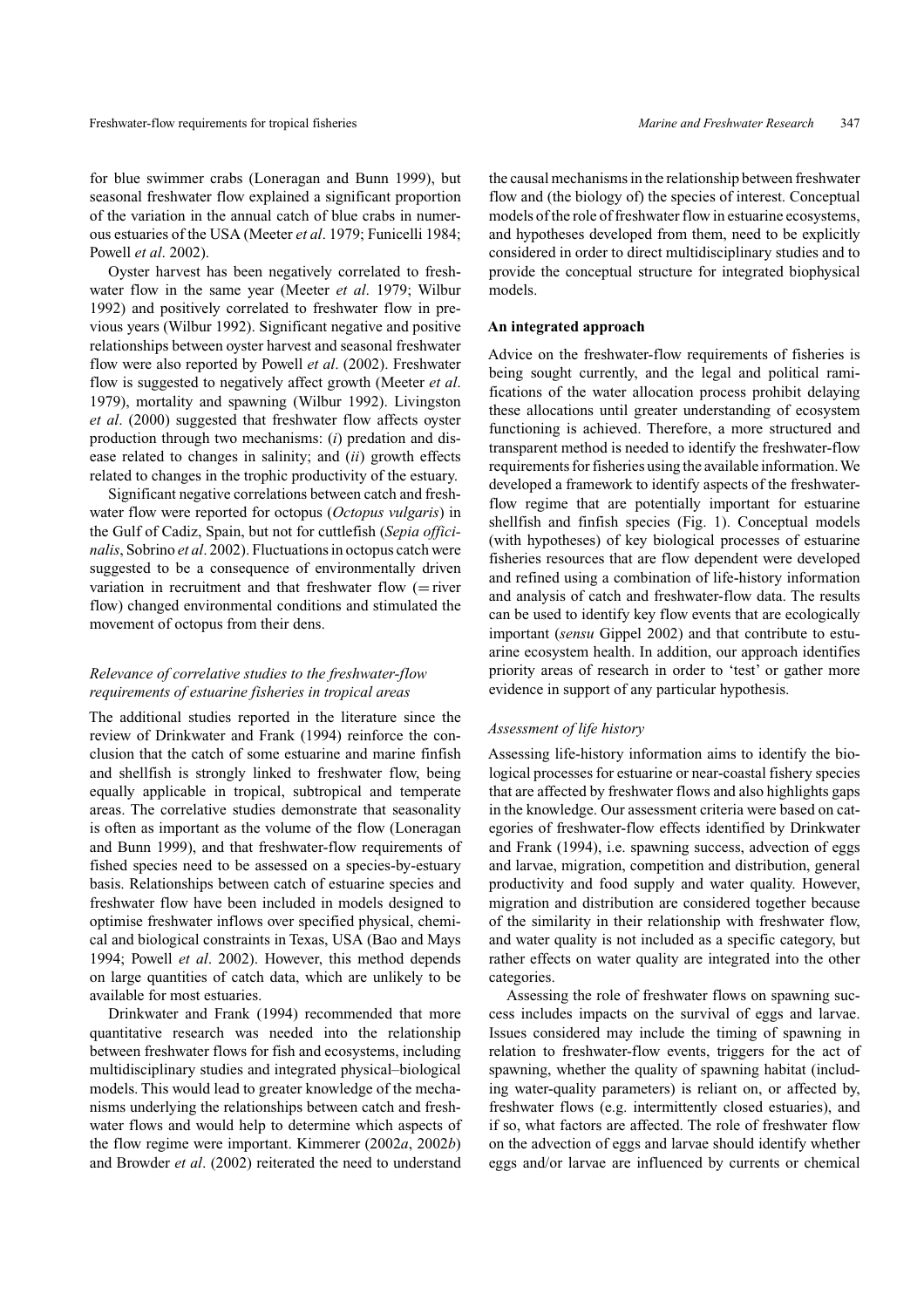

**Fig. 1.** Generalised framework (logical approach) to identifying aspects of the freshwater-flow regime that are potentially important to estuarine fisheries production.

cues resulting from freshwater-flow events. Issues regarding the effects of freshwater flow on migration and distribution include how flow affects the distribution of each life-history stage, causes of the change in distribution (i.e. as a consequence of habitat access, food availability, salinity gradients or turbidity), effects on nursery habitats (e.g. connections, longevity and water quality) and triggers for the migration of adults (i.e. spawning migration) or juveniles (including the relevance of other factors in stimulating migration, e.g. daylength, water temperature and lunar phase). Effects on the catchability of a species resulting from migration or changes in distribution patterns should be identified. Assessing the role of freshwater flows on competition includes effects on predation that may result from increased turbidity or changed distribution of predators. The trophic level of the species can be assessed to determine how changes in primary productivity occurring as a consequence of freshwater flows could translate to changes in the productivity of the species, including changes in growth rates resulting in increased biomass per recruit.

Proposed mechanisms of the role of freshwater flow can be then summarised into effects on: (*i*) catchability; (*ii*) recruitment (i.e. survival during early stages of life, which translates to the 'strength' or size of a cohort); and (*iii*) productivity, such as increased growth rates. Examination of the proposed mechanisms allow the *a priori* identification of freshwater-flow variables to be used in the analysis of fisheries catch data, as recommended by Tyler (1992).

# *Analysis of catch data*

We suggest that the analysis of catch and freshwater-flow data can be made more robust by critically selecting data for analysis, choosing analytical methods appropriate to the data limitations and critically interpreting the results (Fig. 1).

Fisheries catch data is influenced by numerous factors (e.g. stock-recruitment relationships, levels of fishing effort, habitat changes, pollution impacts and other densitydependent processes such as competition and predation). The impacts of such factors on the catch should be considered and, where possible, species for which these impacts are minimal, constant or measurable, be selected for analysis. The degree to which a species migrates should also be considered because correlative analyses between freshwater flow and catch may not be appropriate for species that undertake extensive spawning migrations (e.g. mullet *Mugil cephalus*) or that have broad-scale dispersal mechanisms of eggs or larvae (e.g. eastern king prawns *Penaeus plejebus*). Fresh water flowing to estuaries is often based on gauged data from a station located upstream of the estuary. Freshwater-flow data may need to be revised to include water extractions or additional freshwater flows from ungauged streams or tributaries occurring downstream of the gauging station. The spatial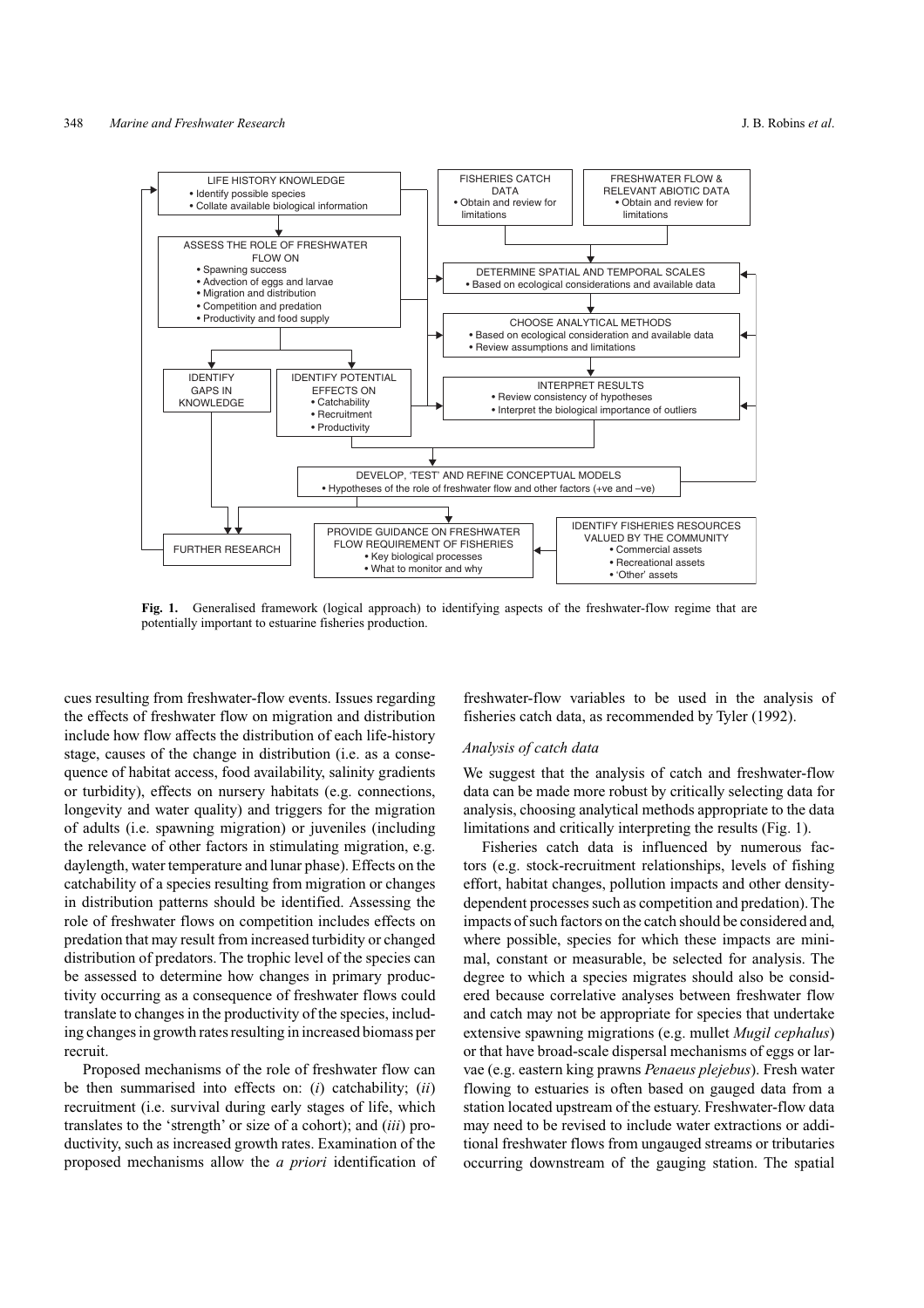

**Fig. 2.** Locality map of the Fitzroy River estuary, showing depots of the Queensland Fish Board (Rockhampton, Rosslyn Bay and Yeppoon) and CFISH grids (R28, R29, R30, S29), which represent the spatial aggregation of the fisheries catch data for 1945 to 1980 and 1988 to 2002 respectively. A tidal barrage is located on the Fitzroy River at Rockhampton.

(and temporal) scales at which fisheries and freshwater-flow data are aggregated should appropriately represent the area of influence of freshwater flow on the fished species. Consideration should be given to the appropriate analytical method and whether autocorrelation is a feature of the data (Pyper and Peterman 1998). Results from the analysis should be reviewed for consistency with the theoretical mechanisms proposed before the analysis, and we suggest that further consideration be given to interpreting anomalous observations (i.e. 'outliers' where the relationship between catch and freshwater flow does not conform to the analytical model). Such observations may provide insights into other factors (positively or negatively) influencing fisheries catch.

Results from the analysis of catch and freshwater-flow data can be used to identify which of the proposed mechanisms are supported by the available evidence and therefore (from the available evidence of life-history assessment and analysis of data) identify the biological processes of estuarine fishery species that are likely to require freshwater flows.

## **A case study in a tropical Australian estuary**

We investigated the role of freshwater flows in estuarine fisheries of a dry topical region on the Queensland east coast. We applied the integrated assessment of life-history information and analysis of catch and freshwater flow to develop conceptual models with hypotheses of the effect of freshwater flow on populations of fishery species. Our approach and preliminary results are presented for three species, banana

prawns, barramundi and mud crabs, that are important estuarine species throughout tropical Australia and for which freshwater-flow requirements are of interest to Australian water and fisheries managers. In addition, these species occur, or have conspecifics, in tropical estuaries in other parts of the world.

#### *The Fitzroy River estuary*

The Fitzroy River has a large, mangrove-fringed estuary that straddles the Tropic of Capricorn, and receives freshwater flow from the largest catchment  $(142537 \text{ km}^2)$  on the east coast of Australia (Fig. 2). A tidal barrage was constructed in 1970, about 50 km upstream of the river mouth. The substratum is predominately mud and there is a complex of islands and channels in the delta. Some islands are covered in mangroves, others have mangrove fringes with intertidal saltmarshes and there are also extensive saltpans (Long and McKinnon 2002).

The Fitzroy catchment is outside (i.e. south) the summer monsoon trough that occurs seasonally over tropical Australia. High variation in annual freshwater flow and rainfall are characteristic of the region. Mean annual (i.e. September to August) freshwater flow is 5.2 million ML (164.8 m<sup>3</sup> s<sup>-1</sup>), with recorded minimum and maximum annual flows of 0.08 million ML (2.5 m<sup>3</sup> s<sup>-1</sup>) and 37.3 million ML (1182.7 m<sup>3</sup> s<sup>-1</sup>) respectively. Patterns of freshwater flow in the Fitzroy River are typical of estuaries in subtropical and tropicalAustralia, being dominated by summer floods and winter droughts, but varying seasonally as a consequence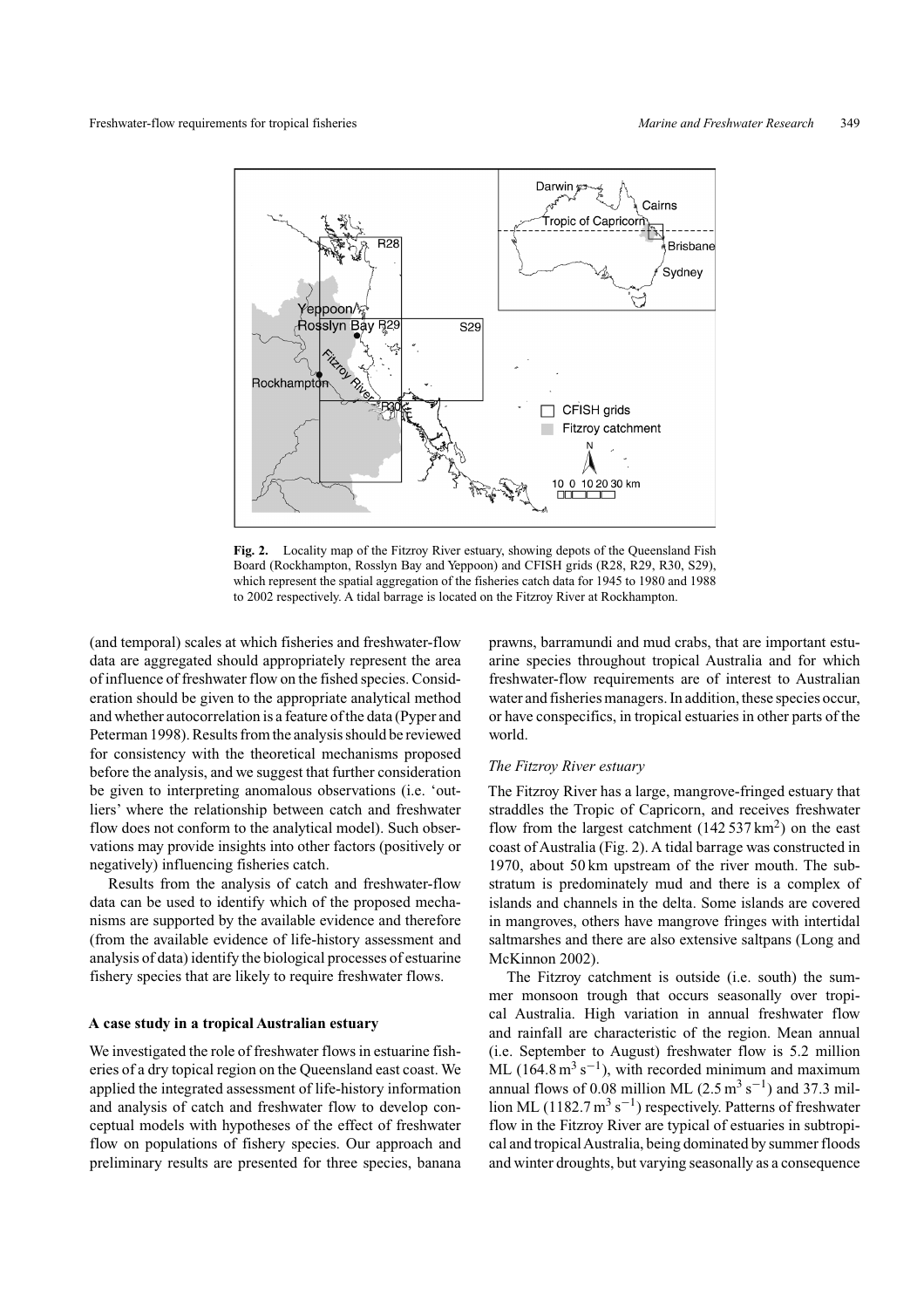of rainfall patterns. In general, seasonal increases in freshwater flow occur between November and May, with the largest average monthly flows occurring in February. Between June and October, freshwater flow can drop to almost zero. Water resources in the Fitzroy River are highly regulated, via 19 dams (including weirs) and one tidal barrage. However, this infrastructure is unable to withhold seasonal episodic floods associated with low-pressure systems.

Commercial fisheries of the Fitzroy region are typical of tropical estuaries and inshore areas of northern Australia. There are trawl fisheries for penaeid prawns, net fisheries for estuarine finfish and trap fisheries for crabs. The trawl fishery for prawns has two components: a within-estuary (river) beam-trawl fishery and an offshore (and coastal foreshore) otter-trawl fishery. This arrangement is typical of estuaries and adjacent areas of the Queensland east coast, but not of the Gulf of Carpentaria or Northern Territory (i.e. Northern Prawn Fishery), where there is only an offshore trawl fishery.

#### *Life-history assessment*

## *Banana prawns*

Numerous studies have suggested that freshwater flow influences banana prawn populations, although whether this holds for the central Queensland area is unknown. Based on the published literature, we identified the following theoretical mechanisms of the effects of freshwater flow on: (*i*) recruitment, by (*a*) washing away eggs and larvae thereby reducing larval immigration to the estuary (negative effect), or (*b*) stimulating the larvae to enter the estuary in response to chemical cues; (*ii*) catchability, by stimulating the downstream movement of juvenile and subadult banana prawns; and (*iii*) productivity, through increased food availability resulting from enhanced biological productivity of the estuary, resulting in improved growth and survival of post-larvae, juveniles and adolescents.

## *Barramundi*

No studies have published correlations between the catch of barramundi and freshwater flow. However, numerous aspects of barramundi life history suggest that populations are likely to be highly responsive to freshwater flows. Dunstan (1959) and Williams (2002) proposed that the catch of barramundi is closely associated with freshwater flows and/or rainfall, through influencing adult spawning success, juvenile recruitment and catchability. Barramundi can move large distances between estuaries, but most individuals remain within a specified region (Davis 1986; Salini and Shaklee 1988; Keenan 1994). Tag–recapture information indicated that this is also true of barramundi in the Fitzroy River region (Australian National Sportfishing Association Queensland Inc., Infofish Services, Rockhampton, unpublished data), suggesting that changes in local freshwater-flow conditions may be reflected in the local catches. In tropical

Australia, commercial barramundi fisheries are restricted by fisheries regulations to estuarine and marine waters, despite barramundi using freshwater habitats as juveniles (i.e. it is a diadromous species).

Detailed accounts of barramundi life history in Australian estuaries can be found in Dunstan (1959), Davis (1985), Russell and Garrett (1985) and Griffin (1987). Assessment of life-history information identified that freshwater flow could influence the life history of barramundi in the following ways: (*i*) on catchability in the estuary, by (*a*) stimulating the downstream migration of mature barramundi (in preparation for estuarine spawning), (*b*) enabling downstream migration of mature individuals through the connection of habitats intermittently linked to the river or estuary and (*c*) changing the distribution of individuals within the estuary (by stimulating within-estuary movement), thereby increasing the chance of being caught in the set gill-net fishery; (*ii*) on recruitment, by (*a*) transporting eggs and larvae away from the estuary (negative effect), (*b*) creating chemical signals for larvae to enter the estuary and locate nursery habitats (positive effect), (*c*) enabling post-larvae and small juveniles to move into supralittoral nursery habitats and (*d*) enabling large juveniles to migrate into freshwater habitats intermittently linked to the estuary; and (*iii*) on productivity, by increasing food availability as a consequence of enhanced biological productivity of the estuary, thereby improving the growth and survival of post-larvae, juveniles, adolescents and adults.

## *Mud crabs*

We found conflicting evidence in the available life-history information about the influence of freshwater flows on mud crabs. The life cycle of the mud crab involves several stages and uses both marine offshore areas and estuaries (Arriola 1940). In tropical Australia, mated ovigerous female mud crabs migrate to offshore waters, but the timing of the migration (i.e. before the monsoon season) suggests that the spawning migration is not triggered by low salinities in estuaries (Hill 1994). Early life-history stages of mud crabs (i.e. eggs, zoeal and megalopal larval stages) require high salinities (i.e. *>*20 on the practical salinity scale of 1978, UNESCO 1981), with considerable mortality occurring at salinities below 20 (Hill 1974; Quinn and Kojis 1987). Recruitment success of mud crabs in Madagascar was estimated to be seasonal and inversely related to rainfall (Le Reste *et al*. 1976). However, flooding associated with cyclones had little measurable effect on the recruitment of the megalopa larvae of mud crabs in the St Lucia estuary, South Africa (Forbes and Hay 1988). Under experimental conditions, adult mud crabs showed varying levels of mortality after exposure to different salinities, but did not show an ability to discriminate between salinities (Davenport and Wong 1987). However, during the salinity preference experiments, mud crabs were only allowed 30 min to choose a salinity (Davenport and Wong 1987),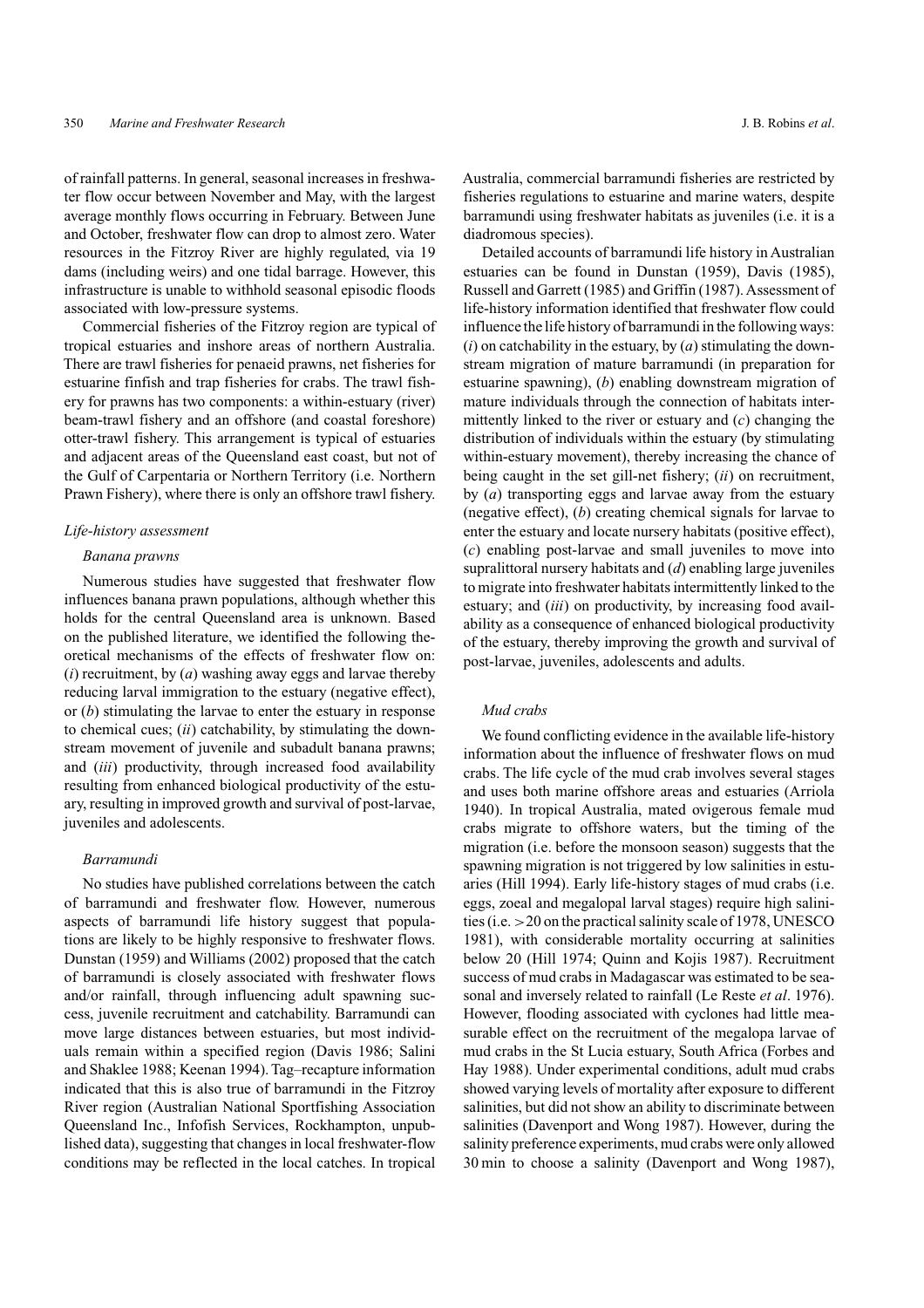which may not be a sufficient period for the mud crabs to react.

Fisheries for mud crabs are associated mostly with estuaries. Within-year variations in catch rates of mud crabs in subtropical Queensland were positively correlated with temperature and incidence of moulting (Hill 1982; Williams and Hill 1982). Williams and Hill (1982) found that catches were positively correlated with daily water temperature  $(r = 0.56,$  $n = 44$ ), but not with salinity ( $r = 0.09$ ,  $n = 44$ ), where salinity ranged between 24 and 35. However, small catches of mud crabs in the Gulf of Carpentaria have been attributed by commercial fishers to high migration rates of mud crabs out of fishing areas and recruitment failure occurring as a consequence of extended periods of freshwater runoff (Helmke *et al*. 1998). The downstream movement of mud crabs following floods was also reported by Stephenson and Campbell (1960) and Hill (1975) reported that heavy floods (with salinity dropping to 2) eliminated or severely reduced the number of mud crabs in two South African estuaries.

Mud crab catch has been positively correlated with summer freshwater flow in a subtropical estuary (Loneragan and Bunn 1999). Loneragan and Bunn (1999) suggested that freshwater flow might influence the catchability of mud crabs by stimulating their downstream movement away from low salinity water (thereby increasing their density in fishing grounds), and affect recruitment by reducing the competition for burrows and increasing the survival of juveniles. Increased juvenile survival would suggest that enhanced catches of mud crab could occur in the following years (i.e. a lagged effect), but lagged correlations were not examined by Loneragan and Bunn (1999).

Based on the available information in the literature, we identified that freshwater flow might influence (*i*) the catchability and (*ii*) the recruitment of mud crabs, but we have not speculated further in the exact mechanisms of this influence, given the conflicting evidence in the literature. Therefore, we examined correlations between catches of mud crabs and freshwater flow in the Fitzroy region in an exploratory manner.

## *Analysis of catch and freshwater flow*

Our preliminary analyses aimed to determine whether there was evidence of potential relationships between catch and freshwater flow for banana prawns, barramundi and mud crabs in central Queensland and, if so, which of theoretical mechanisms generated from the life-history assessments were supported most consistently by the correlative analyses.

# *Fisheries catch data*

Catch data were obtained from: (*i*) the Financial Year Reports of the Queensland Fish Board (QFB) from 1945 to 1980; and (*ii*) the daily commercial fisheries logbook (CFISH) of the Queensland Department of Primary Industries and Fisheries from January 1988 to June 2003. The QFB data represent fisheries catch passing through regional depots, with the majority of the fisheries catch passing through a depot being caught in the nearby area. For the QFB data, the Fitzroy region includes the Rockhampton, Yeppoon and Rosslyn Bay depots (Fig. 2). The CFISH data represent the catch (by weight or number) recorded in spatial grids of  $30<sup>2</sup>$  nm (= 1668 km<sup>2</sup>). For the CFISH data, catch in the Fitzroy region was assumed to be represented by CFISH grids R28, R29, R30 and S29 (Fig. 2). Only CFISH data were used in the analysis of banana prawn catches because the QFB data pooled all prawn species (i.e. banana prawns as well as eastern king prawns) and occurred during a time when the trawl fishery was rapidly expanding in northern Australia (Fig. 3). Therefore, it was uncertain if the QFB data were an appropriate index of abundance of banana prawns. Data from the QFB and CFISH were used in the analysis of barramundi, but the datasets were analysed separately, because data for additional factors (i.e. fishing effort and stocking of fingerlings) were available and these factors potentially influenced the catches reported in the CFISH data. Annual numbers of fingerlings stocked into the Fitzroy River system were obtained from the Queensland Department of Primary Industries and Fisheries. Stocking of barramundi fingerlings to enhance recreational fisheries in freshwater impoundments has occurred in the Fitzroy River catchment since February 1990. Barramundi stocked into freshwater impoundments can move downstream to the estuary when floods cause the impoundments to overflow (Australian National Sportfishing Association, Infofish Services, Rockhampton, unpublished data). The total number of fingerlings stocked into impoundments varied between years, ranging from about 1000 to 78 000 (Fig. 3), and did not occur in some years (i.e. no stocking in 1991 or 1995). We only included stocking events into impoundments that have overflowed since 1990, because it was only individuals from these impoundments that could have contributed to the commercial catch.

Catch was aggregated into annual totals to investigate inter-year trends. However, QFB data were only available for financial year totals. CFISH data were aggregated to represent the seasonal trends in landings (as per Sobrino *et al*. 2002). For CFISH data, the starting month was September for banana prawns, but July for barramundi and mud crabs (i.e. financial year, consistent with QFB data). An additional adjustment that we made to the barramundi dataset was to exclude the data point corresponding to the 1988 financial year. We excluded the 1988 data point because this was the first year of the compulsory CFISH logbook and anecdotal reports from fishers suggested that the catch might have been under-reported.

## *Freshwater flow and other relevant abiotic data*

Freshwater-flow data were obtained from an integrated quantity and quality model (IQQM) of the estimated end-ofsystem flow maintained by the Queensland Department of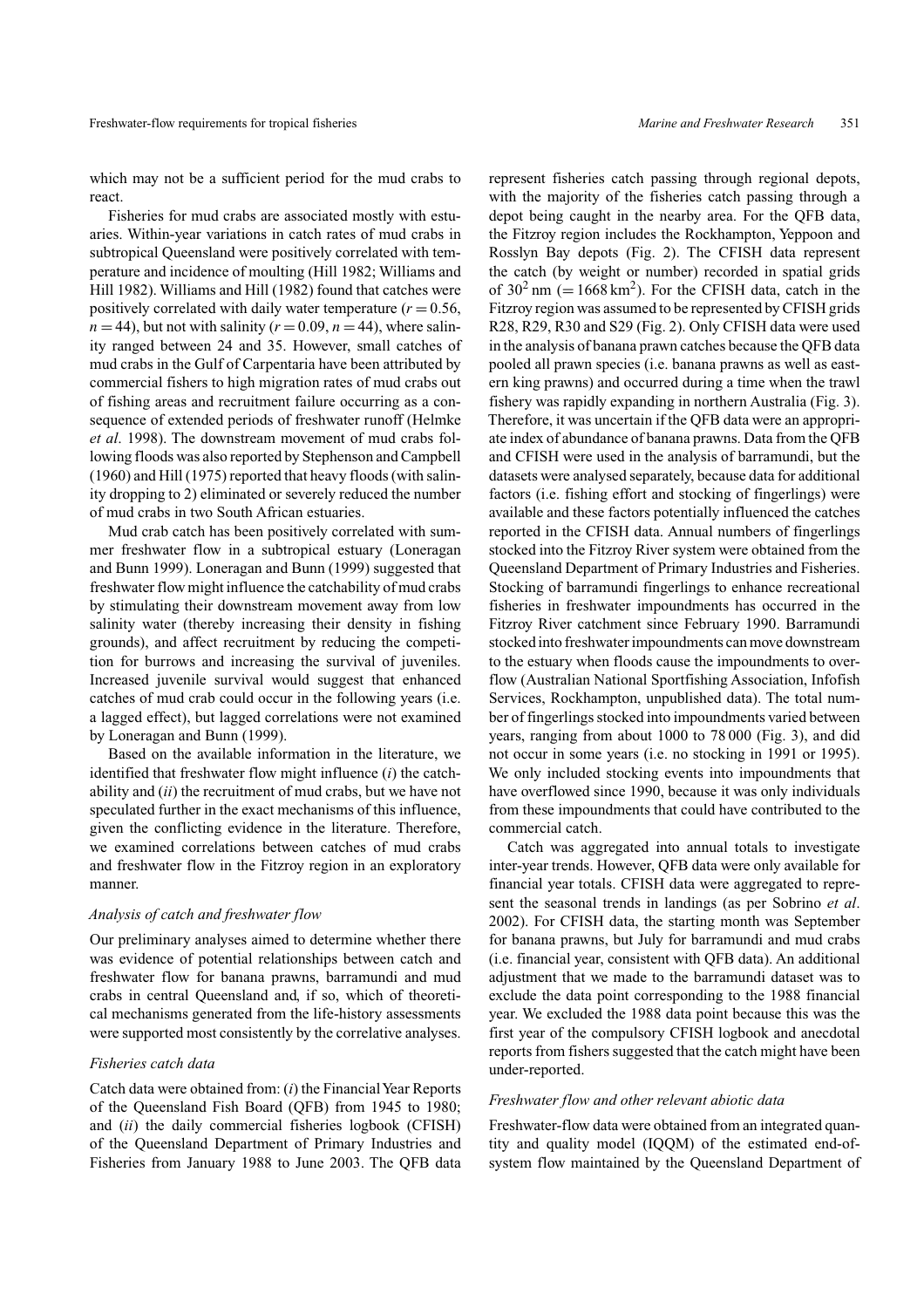**Fig. 3.** Total annual catches of (*a*) all prawn species (circle) and banana prawns (triangle), (*b*) barramundi (circle) and stocked barramundi fingerlings (star), (*c*) mud crabs (circle) and (*d*) summer freshwater flow (circle) in the Fitzroy River region, Queensland. Data are from the records of the Queensland Fish Board (pre-1981) and commercial logbook (CFISH) of the Queensland Department of Primary Industries and Fisheries (post-1987).

Natural Resources. IQQM includes rainfall-runoff modelling and balances streamflow (both estimated and gauged) against water extractions to provide an estimate of the quantity of water flowing out of the 'end-of-system' i.e. that flowing into the estuary. A single source of freshwater-flow estimates was not available from 1945 to 2002. The IQQM data was only available until 1996, which is mid-way through the CFISH time series. Therefore, we used an alternative estimate of freshwater flow to the estuary: gauged streamflow at the most downstream gauging station (i.e. at 'The Gap', 142.1 km adopted middle thread distance), minus seasonal extractive uses estimated by the Queensland Department of Natural Resources and Fitzroy River Water. We considered the compatability of the two methods and, given that the differences in the estimated quantities by the two methods are inconsequential in comparison to the size of the flows in the Fitzroy River, we decided that it was better to have a relatively constant measure of the fresh water flowing to the Fitzroy River estuary for each dataset. Therefore, in the separate analysis, we used IQQM flow estimates for the QFB data (i.e. 1945 to 1980) and gauged flow minus extracted use for the CFISH data (i.e. 1985 to 2002).

The selection of freshwater-flow variables was based on the proposed causal mechanisms derived from the life-history assessment. Variables were also categorised for their effects on: (*i*) catchability (i.e. short-term, no lags, coinciding with the seasonality of the fishery); and (*ii*) recruitment (i.e. survival during the first year of life, beginning at the start of the spawning season for that species), lagged by the average time for a cohort  $($  = year class) to recruit to the fishery. Lags were one year for banana prawns (indicated as variable−1), three and four years for barramundi (indicated as variable $^{-3}$ or variable−4) and one and two years for mud crabs (indicated as variable<sup> $-1$ </sup> or variable<sup> $-2$ </sup>). No variables were categorised for their effects on productivity because of the difficulty in differentiating this effect given that we only had catch data.

Flow variables were aggregated into seasonal totals, where spring = September to November, summer = December to February, autumn = March to May and winter = June to August. For barramundi, we also included 'spawning season', which was an aggregate total of freshwater flow in spring and summer, i.e. September to February inclusive.

The additional abiotic variable of coastal rainfall was included in analyses because of the uncertainty of the proposed causal mechanisms. In the Fitzroy River estuary, 'blue sky' floods (i.e. increased freshwater flows to the estuary without coastal rainfall events) can occur because of the vast size of the catchment.Alternatively, heavy coastal rainfall can result in localised flooding of the estuarine floodplain, without increased freshwater flow occurring in the river. Rainfall variables were aggregated in the same manner as freshwater flow. Rainfall in the Fitzroy region was averaged for the nine coastal rainfall stations that were within 50 km of the coast and on the seaward side of the coastal mountain ranges (i.e. contributing to the estuarine catchment of the Fitzroy River estuary). Rainfall data were derived from the historic monthly rainfall provided in Rainman StreamFlow 4.3 (Clewett *et al*. 2003).

# *Analysis of data*

All data were transformed  $(log_{10}(X + 1))$  before analysis to normalise the variances. Correlation coefficients were calculated between annual catch and freshwater flow and rainfall variables. All subsets general linear models (GLMs), which identify a number of 'best' models (GenStat 2000),

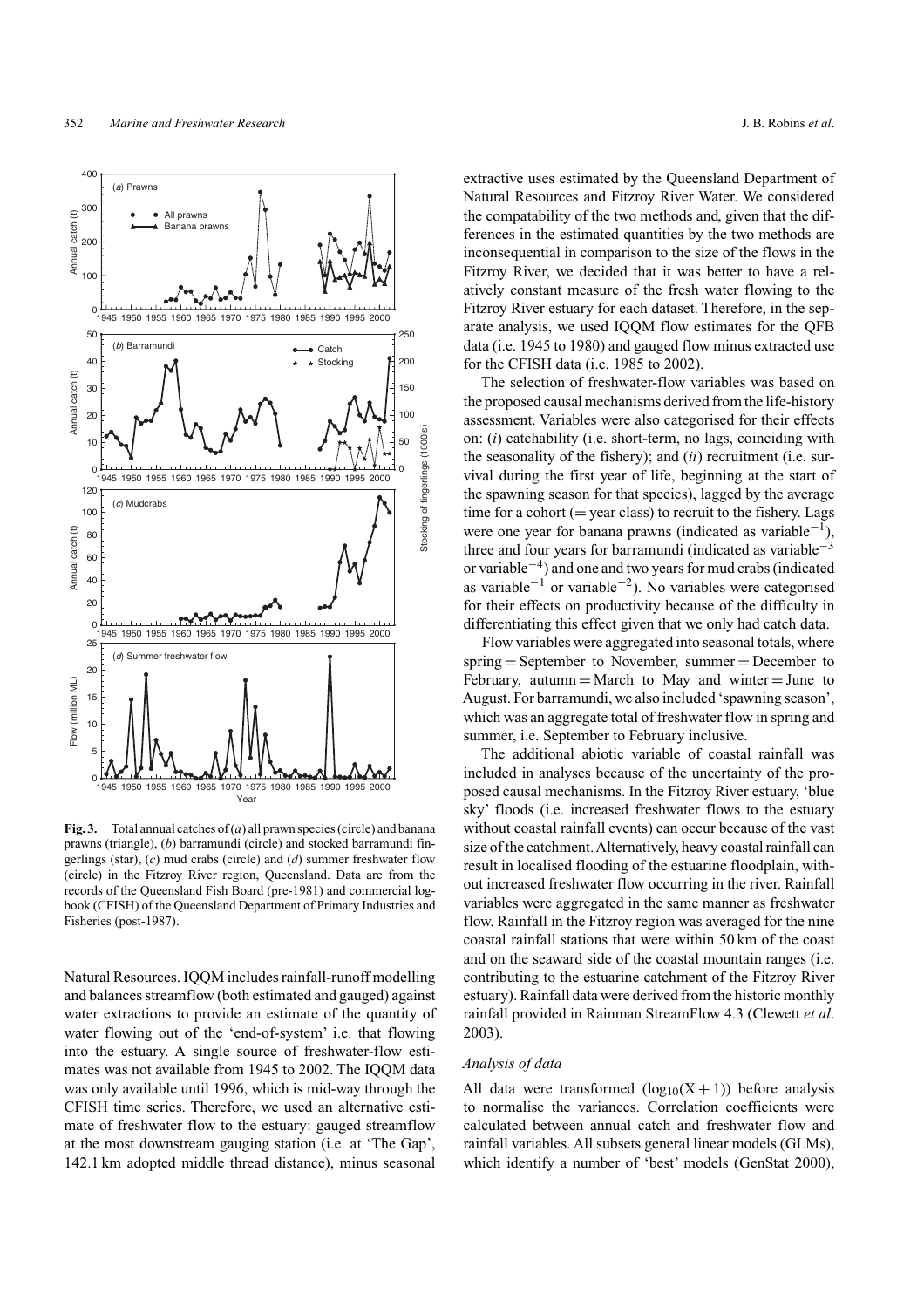| Effect <sup>A</sup> | Variable             | All sectors pooled<br>$(1989 \text{ to } 2002)$ |         | Otter trawl<br>$(1989 \text{ to } 2002)$ |         | Beam trawl<br>$(1989 \text{ to } 2002)$ |         |
|---------------------|----------------------|-------------------------------------------------|---------|------------------------------------------|---------|-----------------------------------------|---------|
|                     |                      | Flow                                            | Rain    | Flow                                     | Rain    | Flow                                    | Rain    |
| R                   | Spring               | 0.07                                            | $-0.35$ | 0.22                                     | 0.16    | 0.09                                    | 0.35    |
| R&C                 | Summer               | $0.58*$                                         | $0.58*$ | 0.51                                     | 0.41    | 0.19                                    | 0.19    |
| C                   | Autumn               | $-0.04$                                         | $-0.03$ | $-0.42$                                  | $-0.49$ | $-0.14$                                 | $-0.35$ |
| R                   | $Spring-1$           | $-0.54*$                                        | $-0.27$ | $-0.29$                                  | 0.09    | 0.35                                    | $0.58*$ |
| R                   | $Summer^{-1}$        | 0.48                                            | $-0.36$ | $-0.29$                                  | $-0.37$ | 0.05                                    | $-0.10$ |
| R                   | Autumn <sup>-1</sup> | $-0.15$                                         | $-0.01$ | $-0.41$                                  | 0.02    | 0.19                                    | $-0.03$ |

**Table 2. Correlation coefficients (***r***) between annual banana prawn catch (adjusted for effort) and freshwater flow and rainfall in the Fitzroy Region, based on annual catches reported to CFISH, the commercial logbook of the Queensland Department of Primary Industries and Fisheries**

<sup>∗</sup>*P <* 0.05. AVariables are proposed to affect recruitment (R), catchability (C) or both recruitment and catchability (R&C), because recruitment of banana prawns occurs during spring and summer and the fishery is operational in summer and autumn.

**Table 3. Best all subsets regression for banana prawn catch and freshwater flow and rainfall components for the Fitzroy region, based on annual catches reported to CFISH, the commercial logbook of the Queensland Department of Primary Industries and Fisheries (1989 to 2002)**

| Fishery sector | Regression model <sup>A</sup>                        | Percentage variance<br>accounted for $(r^2)$ | Degree of<br>autocorrelation |
|----------------|------------------------------------------------------|----------------------------------------------|------------------------------|
| All combined   | Effort, summer flow, spring <sup>-1</sup> flow $(-)$ | 84.9                                         | $-0.033$                     |
|                | Effort, summer rain, spring <sup>-1</sup> flow $(-)$ | 84.3                                         | $-0.126$                     |
| Otter trawl    | Effort, summer flow                                  | 90.7                                         | $-0.013$                     |
| Beam trawl     | Effort, spring <sup>-1</sup> rain                    | 84.3                                         | $-0.294$                     |

AFactors in the multiple regression are positively related to catch unless otherwise indicated.

were used to more thoroughly explore potential relationships between catch and the freshwater flow and rainfall variables. Correlations and the GLMs were checked for the degree of autocorrelation among the residuals and, where significant, the degrees of freedom were adjusted to account for serial autocorrelation (Pyper and Peterman 1998). Following Staunton-Smith *et al*. (2004), ridge regressions were investigated – these methods adjust for any collinearity among the independent  $(X)$  variables. As this was not a notable feature of our data  $(r^2)$  between the Xs, averaged across all models, was 0.036), the ridge adjustments had very little effect on either the degree of fit or the coefficients, so the simpler GLMs were retained.

# *Observed relationships between catch and freshwater flow*

# *Banana prawns*

Annual catches of banana prawns have fluctuated between 50 and 200 t (Fig. 3). Fishing effort explained a significant proportion of this variation for all sectors combined ( $r = 0.83$ ,  $P < 0.01$ , the beam-trawl sector ( $r = 0.90, P < 0.01$ ) and the otter-trawl sector  $(r = 0.94, P < 0.01)$ . After adjusting for effort, summer flow, summer rainfall and spring<sup>-1</sup> flow were significantly correlated with catch for all sectors combined

(Table 2). Summer flow or rainfall accounted for 33% of the variation in the residuals for the catch and effort relationship  $(r^2 = 0.33$  for the relationship between the standardised residuals and  $log_{10}$  summer flow or rainfall,  $n = 14$ ). Summer flow was highly correlated with summer rain  $(r = 0.84)$ . After adjusting for effort, only spring−<sup>1</sup> rain was significantly correlated with catch in the beam-trawl sector and no variables were significantly correlated with catch in the otter-trawl sector (Table 2). Autocorrelation was not a feature of the banana prawn data, because the residuals of the correlations were not significantly autocorrelated.

All subsets regression identified two alternative models that explained around 84% of the variation in catch of banana prawns for all sectors combined (Table 3). The models contained summer flow (or rainfall) and spring−<sup>1</sup> flow. Multiple-regression models explained around 91% and 84% of the variation in the catch of banana prawns for the ottertrawl and beam-trawl sectors respectively (Table 3). Summer freshwater flow was significant in models for all sectors combined and the offshore otter-trawl sector, but not for the estuarine-based beam-trawl sector, where spring−<sup>1</sup> rain was a significant factor in the model. The spatial distribution of the beam-trawl sector compared to the otter-trawl sector adds to the complexity of interpreting these results, because the beam- and otter-trawl sectors target different life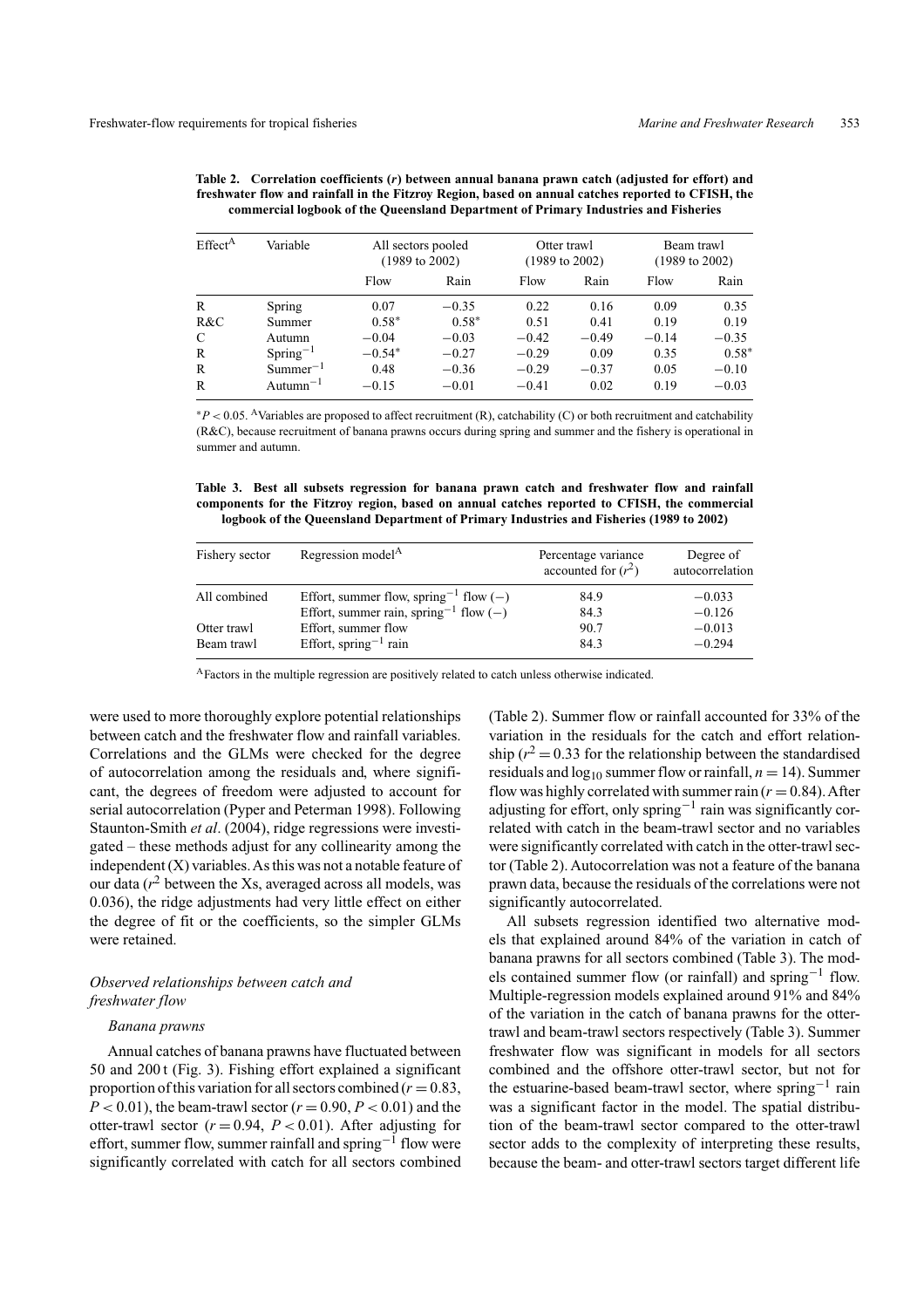| $Effect^A$    | Variable                            | <b>Oueensland Fish Board</b><br>$(1945 \text{ to } 1980)$ |         | <b>CFISH</b><br>(1989 to 2002) |         |
|---------------|-------------------------------------|-----------------------------------------------------------|---------|--------------------------------|---------|
|               |                                     | Flow                                                      | Rain    | Flow                           | Rain    |
| $\mathcal{C}$ | Spring                              | 0.05                                                      | $-0.10$ | $-0.38$                        | $-0.47$ |
| $\mathcal{C}$ | Summer                              | 0.19                                                      | 0.36    | $0.64*$                        | $0.67*$ |
| R             | Spring $^{-3}$                      | 0.31                                                      | 0.21    | $-0.11$                        | 0.13    |
| $\mathbb{R}$  | Spring <sup><math>-4</math></sup>   | 0.24                                                      | 0.18    | 0.25                           | $-0.03$ |
| R             | $Summer-3$                          | $0.49*$                                                   | $0.46*$ | $-0.39$                        | $-0.30$ |
| R             | $Summer-4$                          | $0.44*$                                                   | $0.44*$ | 0.31                           | 0.25    |
| R             | Autumn <sup><math>-3</math></sup>   | $0.42*$                                                   | 0.09    | 0.44                           | 0.05    |
| R             | Autumn <sup><math>-4</math></sup>   | 0.23                                                      | 0.05    | 0.05                           | $-0.24$ |
| $\mathbb{R}$  | $Winter^{-3}$                       | 0.21                                                      |         | 0.33                           |         |
| R             | $Winter^{-4}$                       | 0.27                                                      |         | $-0.07$                        |         |
| $\mathbb{R}$  | Stocking <sup><math>-3</math></sup> |                                                           |         |                                | 0.45    |
| R             | Stocking $^{-4}$                    |                                                           |         |                                | 0.25    |

**Table 4. Correlation coefficients (***r***) between annual barramundi catch and freshwater flow, rainfall, and stocking for the Fitzroy region based on annual catches reported to the Queensland Fish Board and CFISH, the commercial logbook of the Queensland Department of Primary Industries and Fisheries**

<sup>∗</sup>*P <* 0.05. Critical values for correlation coefficients (*r*) for the Queensland Fish Board data were based on the adjusted degrees of freedom to account for serial autocorrelation as per Pyper and Peterman (1998).Autocorrelation was not a feature of the CFISH data, after catch had been adjusted for effort. <sup>A</sup>Variables are proposed to affect recruitment (R) or catchability (C).

stages (i.e. juveniles in the estuary *v.* adults in offshore waters respectively). Our results lend some support to the theory that summer flows affect the distribution of banana prawns, with higher flows stimulating prawns to move downstream and out of estuaries, thereby increasing the catch of offshore fisheries (Glaister 1978; Vance *et al*. 1985). However, interpretation of our results is complicated by the conflicting direction of impact of spring<sup>-1</sup> flow and spring<sup>-1</sup> rain, which have a negative and positive effect on total catches and beam-trawl catches respectively.

## *Barramundi*

Annual catch of barramundi has fluctuated between four and 40 t between 1945 and 2002, with a notable 15- to 20-year cycle in the data (Fig. 3). For the QFB data (i.e. 1945 to 1980), catch of barramundi was significantly correlated with summer flow or rainfall lagged by three or four years (i.e. summer<sup>-3</sup> or summer<sup>-4</sup>) and autumn<sup>-3</sup> flow (Table 4). Autocorrelation was a feature of the QFB data, so critical values for the correlation coefficient (*r*) were based on the adjusted degrees of freedom to account for serial autocorrelation (Pyper and Peterman 1998). For the CFISH data (i.e. 1989 to 2002), fishing effort explained a significant proportion of the variation in catch  $(r = 0.76, P < 0.01)$ . After adjusting for effort, summer flow and rainfall in the same year as the catch were significantly correlated with barramundi catch, but no lagged variables were significant (Table 4). Autocorrelation was not a feature of the CFISH data, once barramundi catch had been adjusted for effort.

All subsets regression identified a number of alternative models that explained about 38% of the variation in the QFB barramundi catch and about 87% of the variation in the CFISH barramundi catch (Table 5). The inclusion of effort in the regression models of the barramundi catch (i.e. for the CFISH data) was the main driver for the increased fit of the multiple linear models. Variables in the models from both datasets (i.e. QFB and CFISH) are consistent with the theoretical mechanisms proposed in the life-history assessment, with summer rain having a positive effect on catchablity and summer flow or rain lagged by three or fours years having a positive effect on recruitment (i.e. year-class strength). And as you might expect, the stocking of fingerlings in impoundments that have overflowed appears to have a lagged effect on commercial CFISH catches in the estuary. The role of  $\mu$ autumn<sup>-3</sup> flow and winter<sup>-4</sup> flow is not obvious from the lifehistory assessment, although positive effects on recruitment are possible, albeit via an unknown mechanism.This might be a Fitzroy-specific relationship, as this estuary is at the lower limit of the distribution of barramundi, with fish kills being associated with unusually low winter temperatures.

Our preliminary results suggest that summer flow or rainfall influences the catch of barramundi immediately and in subsequent years (i.e. lagged by three or four years) and, at least in the Fitzroy River estuary, these relationships are consistent over time (i.e. 1945 to 2002), despite several events in the study area that may have caused major system changes. These included: (*i*) a major change to the hydrology of the Fitzroy River in 1991, when a 10-km loop of the river was eliminated during a 1-in-100-year flood; (*ii*) the stocking of barramundi fingerlings into various freshwater habitats in the catchment from 1992, although stocking is a factor included the analyses of the CFISH data; (*iii*) upgrading of the fishway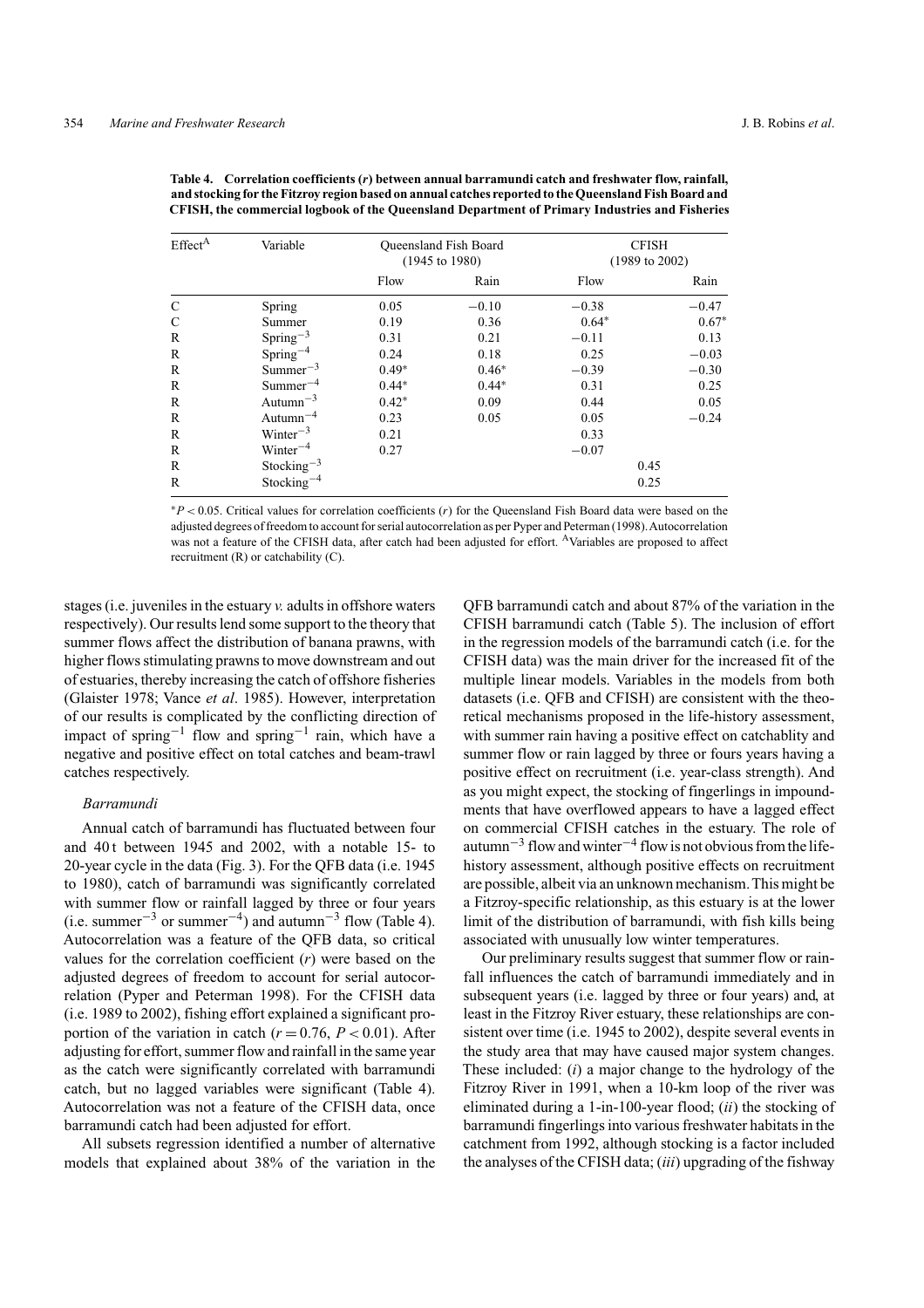**Table 5. Best all subsets regression for barramundi catch and freshwater flow and rainfall components for the Fitzroy Region based on annual catches reported to the Queensland Fish Board (QFB,1945 to 1980) and CFISH (1989 to 2002),the commercial logbook of the Queensland Department of Primary Industries and Fisheries**

| Data source  | Regression model <sup>A</sup>                                       | Percentage variance<br>accounted for $(r^2)$ | Degree of<br>autocorrelation |
|--------------|---------------------------------------------------------------------|----------------------------------------------|------------------------------|
| <b>OFB</b>   | $Summer^{-3}$ flow, summer <sup>-4</sup> flow, summer rain          | 38.65                                        | 0.216                        |
|              | Autumn <sup>-3</sup> flow, summer rain, winter <sup>-4</sup> flow   | 38.37                                        | 0.125                        |
|              | Autumn <sup>-3</sup> flow, summer rain, summer <sup>-4</sup> rain   | 38.79                                        | 0.157                        |
|              | Summer <sup>-3</sup> flow, summer <sup>-4</sup> rain, summer rain   | 37.89                                        | 0.132                        |
| <b>CFISH</b> | Effort, summer rain, summer <sup>-4</sup> rain, stock <sup>-4</sup> | 88.02                                        | 0.091                        |
|              | Effort, summer rain, summer <sup>-4</sup> flow, stock <sup>-4</sup> | 86.98                                        | $-0.068$                     |

AFactors in the multiple regression are positively related to catch unless otherwise indicated.

**Table 6. Correlation coefficients (***r***) between annual mud crab catch and freshwater flow and rainfall in the Fitzroy region based on annual catches reported to the Queensland Fish Board and CFISH, the commercial logbook of the Queensland Department of Primary Industries and Fisheries**

| Effect <sup>A</sup> | Variable                          | <b>Oueensland Fish Board</b><br>$(1960 \text{ to } 1980)$ |          | <b>CFISH</b><br>$(1988 \text{ to } 2002)$ |         |
|---------------------|-----------------------------------|-----------------------------------------------------------|----------|-------------------------------------------|---------|
|                     |                                   | Flow                                                      | Rain     | Flow                                      | Rain    |
| C                   | Spring                            | $-0.15$                                                   | $-0.40$  | 0.30                                      | 0.19    |
| C                   | Summer                            | $-0.38$                                                   | $-0.46*$ | 0.38                                      | 0.11    |
| C                   | Autumn                            | $-0.63**$                                                 | $-0.10$  | $-0.35$                                   | $-0.36$ |
| R                   | $Spring-1$                        | $-0.32$                                                   | $-0.32$  | 0.07                                      | 0.01    |
| R                   | Spring <sup><math>-2</math></sup> | 0.36                                                      | 0.17     | 0.47                                      | 0.26    |
| R                   | $Summer^{-1}$                     | $-0.07$                                                   | 0.05     | 0.02                                      | $-0.21$ |
| R                   | $Summer^{-2}$                     | 0.08                                                      | $-0.25$  | 0.20                                      | 0.19    |
| R                   | Autumn <sup><math>-1</math></sup> | 0.18                                                      | 0.23     | 0.05                                      | 0.14    |
| R                   | Autumn <sup><math>-2</math></sup> | 0.14                                                      | $0.46*$  | $0.70**$                                  | 0.23    |

<sup>∗</sup>*P <* 0.05, ∗∗*P <* 0.01. Autocorrelation was not a feature of the Queensland Fish Board data, after catch had been adjusted for year, or the CFISH data, after catch had been adjusted for effort. AVariables are proposed to affect recruitment (R) or catchability (C).

on the barrage in 1994 to enable migration of fish (Stuart and Mallen-Cooper 1999); and (*iv*) various changes to fisheries management and marketing arrangements, possibly altering patterns of fishing.

#### *Mud crabs*

Reported catches of mud crabs in the Fitzroy region have dramatically increased from around 5 t in 1960 to 100 t in 2002. We speculate that this increase is probably a consequence of increased fishing effort in the region and more accurate reporting of catch data. Autocorrelation was not a feature of the QFB mud crab catch, once catch had been adjusted for year  $(r = 0.75, P < 0.001)$ , as per Loneragan and Bunn (1999). The QFB catch of mud crabs adjusted for year was significantly negatively correlated with autumn flow and summer rain, but was significantly positively correlated with autumn rain lagged by two years (i.e. autumn<sup>-2</sup> rain, Table 6). Fishing effort explained most of the variation in CFISH mud crab catches  $(r = 0.97, P < 0.01)$ . After adjusting for effort, autumn flow lagged by two years (i.e. autumn<sup> $-\frac{2}{3}$ </sup> flow) was the only variable significantly correlated with mud crab catch (Table 6).

All subset regression identified several alternate models that explained between 70 and 97% of the variation in mud crab catch for the QFB and CFISH data respectively (Table 7). Although multiple-term models could be fitted, they only had a slight improvement on the 'simpler' models of year and autumn flow (QFB data, adjusted  $r^2 = 70.91$ ) or effort and autumn<sup>-2</sup> flow (CFISH data, adjusted  $r^2 = 96.70$ ).

## *Implications of correlation analyses*

# *Banana prawns*

The results of the correlation analyses for the central Queensland area concur with other studies that catches of banana prawns, particularly in offshore otter-trawl fisheries, are related to summer freshwater flows. The total catch of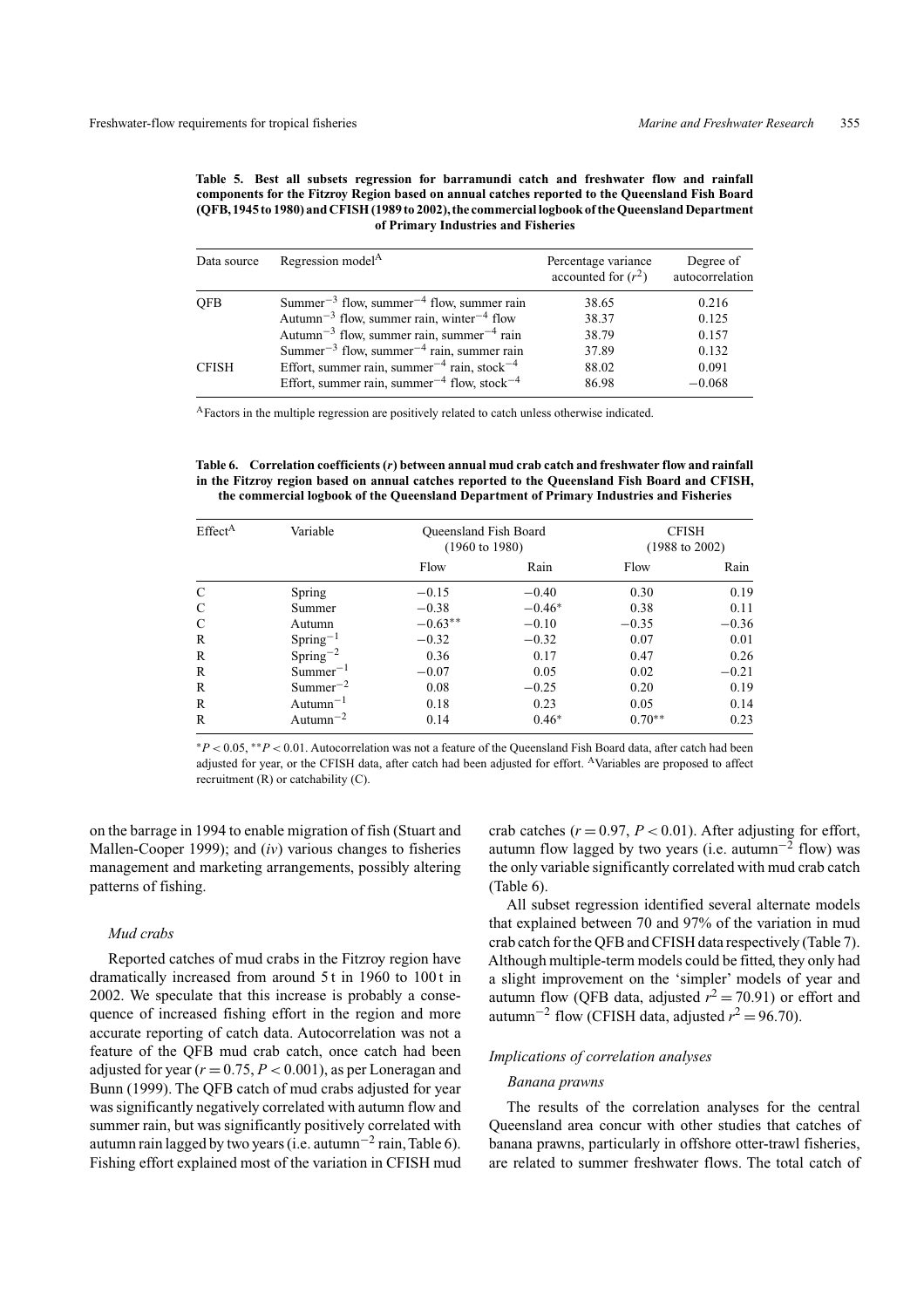| Data source  | Regression model <sup>A</sup>                                                   | Percentage variance<br>accounted for $(r^2)$ | Degree of<br>autocorrelation |
|--------------|---------------------------------------------------------------------------------|----------------------------------------------|------------------------------|
| <b>OFB</b>   | Year, autumn flow                                                               | 70.91                                        | 0.191                        |
|              | Year, spring rain (-), spring <sup>-1</sup> rain (-), spring <sup>-2</sup> flow | 77.13                                        | $-0.074$                     |
|              | Year, spring <sup>-1</sup> rain (-), spring rain (-), autumn <sup>-1</sup> flow | 77.00                                        | $-0.019$                     |
|              | Year, spring rain (-), summer rain (-), spring <sup>-2</sup> flow               | 73.71                                        | $-0.132$                     |
| <b>CFISH</b> | Effort, autumn <sup><math>-2</math></sup> flow                                  | 96.70                                        | 0.163                        |
|              | Effort, autumn rain $(-)$ , spring <sup>-2</sup> rain, spring rain              | 96.72                                        | 0.162                        |

**Table 7. Best all subsets regression model for mud crab catch and freshwater flow and rainfall components for the Fitzroy region, based on annual catches reported to the Queensland Fish Board (QFB, 1945 to 1980) and CFISH, the commercial logbook of the Queensland Department of Primary Industries and Fisheries (1988 to 2002)**

AFactors in the multiple regression are positively related to catch unless otherwise indicated.

banana prawns increases in proportion to summer freshwater flow. The temporal and spatial aspects of the correlation support the proposed hypothesis that freshwater flow affects their catchability and possibly recruitment. Further within-year analyses of commercial catch data may provide stronger evidence of recruitment effects, but such analyses were beyond the scope (and length) of this paper. Browder *et al*. (2002) recommended further research into the seasonal and annual patterns of the availability of post-larval prawns to provide greater evidence that freshwater flows increase the abundance or biomass of prawns as a consequence of improved growth and survival through trophic cascading. It is unlikely that correlative analyses would provide evidence of such productivity related effects. Therefore, further research into the freshwater-flow requirements of banana prawn fisheries may need to use empirical data collected at a scale different to that of simply the quantity of commercial catch. Whether such data are fishery-dependent (i.e. size-class structure and length–frequency analysis) or fishery-independent (i.e. relative densities of post-larval and juvenile banana prawns) will depend on the theoretical mechanism (of the role of freshwater flow) being investigated.

#### *Barramundi*

We cannot attribute causality to the observed relationships or to changes in these relationships because our assessment is based on correlations. However, the within-year influence of freshwater flow on barramundi catches supports the proposed hypotheses of the effect of flow on catchability and concurs with anecdotal reports by commercial fishers. The significant correlations between catch and flow or rainfall lagged by three or four years in both datasets provides consistent quantitative evidence in support of the positive influence of freshwater flow on recruitment for barramundi suggested by Dunstan (1959) and (Williams 2002). In the first year of life, post-larval barramundi exploit swamps, coastal lagoons and other supralittoral habitats, which are thought to offer sheltered, highly productive nursery habitats that allow rapid growth and enhanced survival (Davis 1985; Russell and Garrett 1983, 1985). Access to these habitats is via tidal inundation and freshwater runoff from localised rainfall. The life-history assessment and some of the correlative analyses support previous assertions that barramundi in tropical Australia have freshwater-flow requirements. However, barramundi populations are adaptable to the prevailing conditions, with the life cycle varying across the species' distribution. For example, diadromy is facultative (Russell 1990; Pender and Griffin 1996) and cannibalism effects on recruitment rates have been reported in some areas (Walters *et al*. 2001). Further research is needed to clarify how recruitment and productivity are enhanced as a consequence of increased freshwater flow, in particular the timing of these flows, their magnitude, the mechanism by which the effects occur (including habitats affected) and whether the relationship is linear or a threshold. Outcomes of such research will need to be adapted for each estuary in tropical Australia to take into account the specific hydrogeographic conditions and life-cycle adaptations. Our current findings led us to investigate the influence of freshwater flow on the year-class strength of barramundi in the Fitzroy River estuary. Results from an age-based index of year-class strength confirmed that recruitment was strongly correlated to freshwater flow in summer and spring (see Staunton-Smith *et al*. 2004 for details).

## *Mud crabs*

The observed correlations between catch and freshwater flow (adjusted for year or effort, depending on the dataset) provide ambiguous, albeit preliminary, results as to the effects of freshwater flow on mud crabs. This may be a consequence of the reported catch data not being an appropriate index of the abundance of mud crabs in the Fitzroy region, particularly between 1960 and 1980 (i.e. the QFB data). From the CFISH data, there is evidence that freshwater flows in autumn may affect the recruitment (i.e. cohort or year-class) strength of mud crabs, which concurs with the suggestion of recruitment effects by Loneragan and Bunn (1999). However, the biological link between autumn flows and the life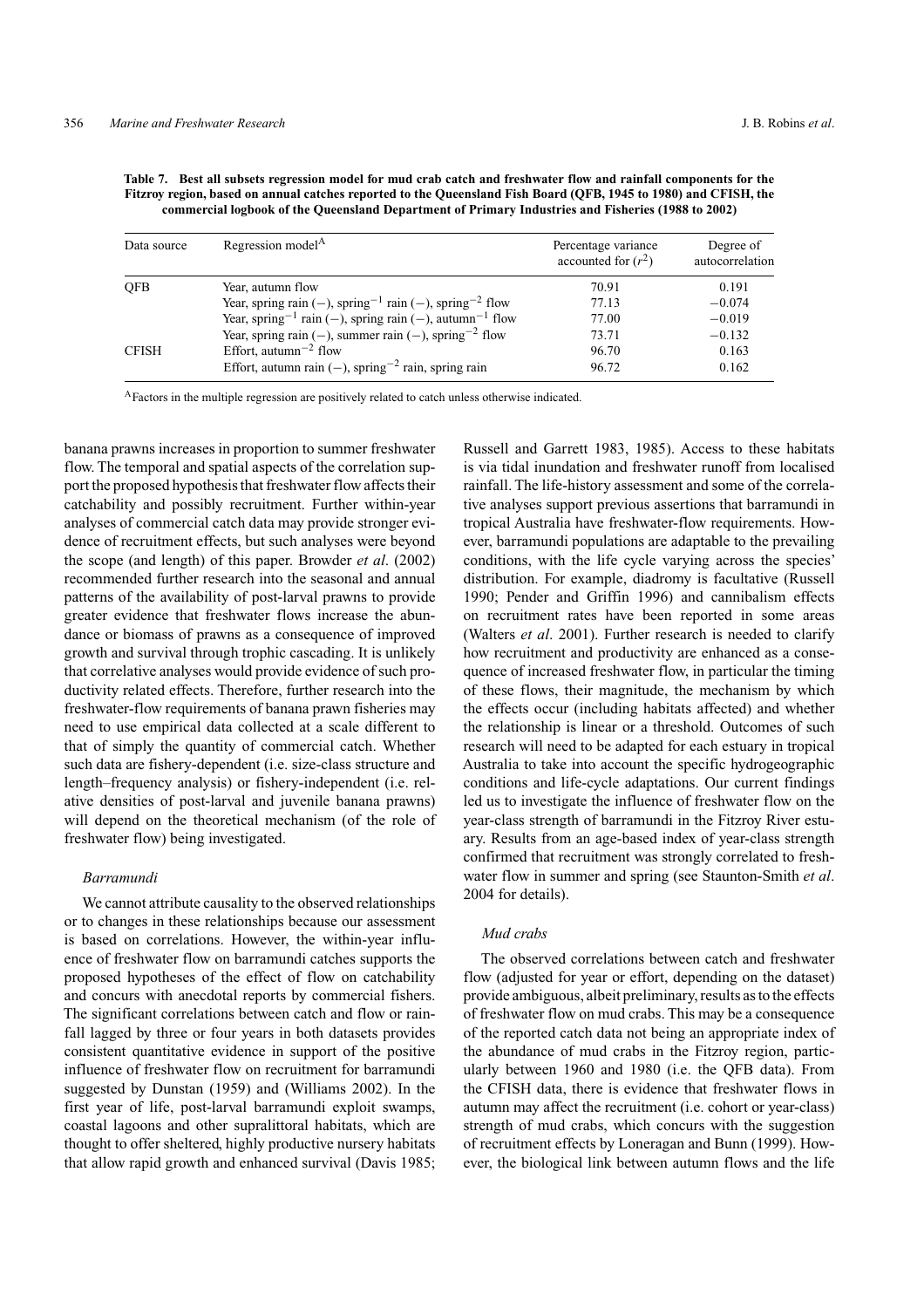history of mud crabs requires further investigation, perhaps into the hypothesis that recruitment effects are related to burrow competition.

# *Productivity effects*

From the analysis of annual catch data, we found it difficult to identify or determine the level of importance of proposed productivity effects of freshwater flow in estuaries that result from trophic linkages via changes in primary or secondary production (Drinkwater and Frank 1994). Productivity effects (e.g. growth) are not independent of recruitment effects (e.g. survival), and they occur at similar temporal scales. Investigation of trophic linkages hypothesised to occur as a consequence of nutrient input associated with freshwater inflow requires data for several levels of the estuarine food web, collected at appropriate spatial and temporal scales (e.g. Livingston *et al*. 1997; Kimmerer 2002*a*). As an example, Kimmerer (2002*a*) concluded that variation in the abundance of organisms at higher trophic levels was more likely to be a consequence of changes in the physical habitat associated with freshwater flow, than with upward trophic transfer. An alternative to such detailed studies may be to correlate growth rates of individual species with freshwater flow. Preliminary investigations of barramundi growth rates in the Fitzroy River estuary suggest a significant positive relationship between growth rates and freshwater flow to the estuary (Sawynok 1998; J. B. Robins, unpublished data), providing initial evidence in support of the productivity hypothesis, at least for one of the major estuarine fish species in tropical Australia.

# *Freshwater-flow requirements of estuarine fisheries in tropical Australia*

The relationships between estuarine fisheries production and freshwater flow reported within this paper provide quantitative evidence that estuarine fisheries in tropical Australia are related to freshwater flow. Determining whether these relationships are consistent with other tropical estuaries is an issue requiring further research. Correlative analyses would be a starting point, but improved knowledge of the role of freshwater flow in tropical Australian estuaries would assist in determining how freshwater flows affect the catchability, recruitment or productivity of estuarine fisheries species.

It is uncertain whether other tropical estuarine species have similar freshwater-flow requirements to that of banana prawns, barramundi or mud crabs. However, we suggest that for most fishery species, freshwater-flow requirements could be considered in terms of the effects on catchability, recruitment (i.e. cohort or year-class strength) and productivity.

Catchability is likely to be related to the seasonality of the fishery, and therefore freshwater flows preceding, or occurring during, the main fishing season may have the most influential effects. We have grouped freshwater-flow effects on recruitment as those occurring during the first year of life for species that live longer than one year, or its equivalent in shorter-lived species (e.g. banana prawns). There may be several critical times during this period when the survival of a species is enhanced by freshwater flow. However, parts of Australia have a highly variable climate and, consequentially, a variable flow regime. It may be that estuarine fishery species are able to take advantage of windows of opportunity when good conditions for recruitment occur. (For a discussion of how this pertains to barramundi see Davis (1985), Russell and Garrett (1985) and Griffin (1987).) Therefore, freshwater flows that enhance recruitment may not be temporally limited outside the need for such flows to coincide approximately with the spawning season, which is extended in many tropical species.

Effects of increased freshwater flow on estuarine productivity are likely to be observed as increased growth rates, which theoretically may lead to greater survival of individuals and/or increased biomass of the population. Another area requiring research is determining the mechanisms by which estuarine productivity is enhanced through increased freshwater flow, and how (and whether) this productivity is progressed up the food chain.

Knowledge of the freshwater-flow requirements of estuarine fisheries has increased substantially since the issue was raised in the scientific literature in the 1950s, 1960s and 1970s. Although estuarine issues are being increasingly identified as being important in the documentation associated with water planning and development, lack of knowledge or suitable methods are hampering the ability of managers to effectively include the needs of estuarine fisheries. Coalescence of available knowledge supported by further research and analysis is needed to better quantify the required freshwater flows.

#### **Acknowledgments**

Concepts presented in this paper were developed from research projects funded by the Cooperative Research Centre for Coastal Zone Estuary and Waterway Management and the Fisheries Research and Development Corporation. We thank the following people for contributing to discussions on determining the freshwater requirements of estuarine fisheries: John Platten, David Vance, Bill Sawynok, Peter Long, Rolly Griffin, John Russell, Rod Garrett, Mervi Kangas and Chris Marshall. We thank Peter Long (Department of Primary Industries and Fisheries) for collating fish stocking data and Gary Hargraves, Hans Mulder and Mike Keane (Department of Natural Resources, Mines and Energy) and Quentin Rider (Fitzroy River Water) for providing river flow data.

#### **References**

Adams, J. B., Bate, G. C., Harrison, T. D., Huizinga, P., Taljaard, S., Van Nierkerk, L., Plumstead, E. E., Whitfield, A. K., and Wooldridge, T. H. (2002). A method to assess the freshwater inflow requirements of estuaries and application to the Mtata Estuary, South Africa. *Estuaries* **25**, 1382–1393.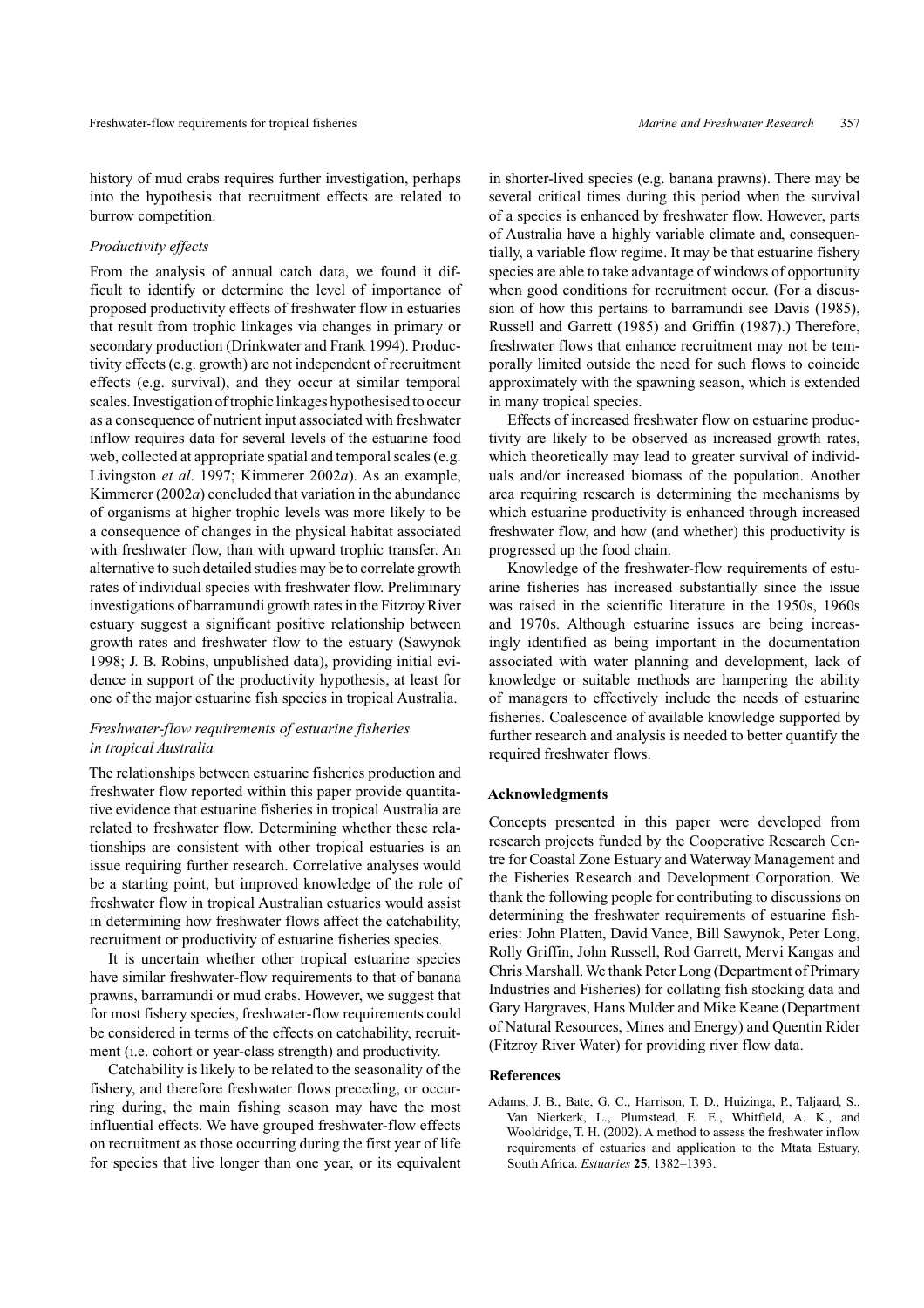#### 358 *Marine and Freshwater Research* J. B. Robins *et al*.

- Alber, M. (2002). A conceptual model of estuarine freshwater inflow management. *Estuaries* **25**, 1246–1261.
- Aleem, A. A. (1972). Effect of river outflow management on marine life. *Marine Biology* **15**, 200–208. doi:10.1007/BF00383550
- Ardisson, P. L., and Bourget, E. (1997). A study of the relationship between freshwater runoff and benthos abundance: a scaleorientated approach. *Estuarine, Coastal and Shelf Science* **45**, 535–545. doi:10.1006/ECSS.1996.0224
- Arriola, F. J. (1940). A preliminary study of the life history of *Scylla serrata* (Forskal). *Philippines Journal of Science* **73**, 437–456.
- Bao, Y., and Mays, L. W. (1994). New methodology for optimization of freshwater inflows to estuaries. *Journal ofWater Resources Planning and Management* **120**, 199–217.
- Baumann, M. (1998). The fallacy of the missing middle: physics →· · · → fisheries. *Fisheries Oceanography* **7**, 63–65. doi:10.1046/ J.1365-2419.1998.00048.X
- Browder, J. A. (1985). Relationship between pink shrimp production on the Tortugas grounds and water flow patterns in the Florida Everglades. *Bulletin of Marine Science* **37**, 839–856.
- Browder, J. A., Zein-Eldin, Z. P., Crailes, M., Robblee, M. B., Wong, S., Jackson, T. L., and Johnson, D. (2002). Dynamics of pink shrimp (*Farfantepenaeus duorarum*) recruitment potential in relation to salinity and temperature in Florida Bay. *Estuaries* **25**, 1355–1371.
- Chong, V. C., and Sasekumar, A. (1981). Food and feeding habits of the white prawn *Penaeus merguiensis*. *Marine Ecology Progress Series* **5**, 185–191.
- Clewett, J. F., Clarkson, N. M., George, D. A., Ooi, S. H., Owens, D. T., Partridge, I. J., and Simpson, G. B. (2003). Rainman StreamFlow version 4.3: a comprehensive climate and streamflow analysis package on CD to assess seasonal forecasts and manage climate risk. Information Series QI03040, Queensland Department of Primary Industries, Brisbane.
- Copeland, B. J. (1966). Effects of decreased river flow on estuarine ecology. *Journal of Water Pollution and Control Federal* **38**, 1831–1839.
- da Silva, J. (1985). River runoff and shrimp abundance in a tropical coastal ecosystem – the example of the Sofala bank (central Mozambique). In 'Proceedings of the NATO Advanced Research Workshop on the Role of Freshwater Outflow in Coastal Marine Ecosystems'. (Ed. S. Skreslet.) pp. 330–344. (Springer-Verlag: Heidelberg, Germany.)
- Davenport, J., and Wong, T. M. (1987). Responses of adult mud crabs (*Scylla serrata*) (Forskal) to salinity and low oxygen tension. *Comparative Biochemistry and Physiology* **86A**, 43–47.
- Davis, R., and Hirji, R. (2003*a*). Environmental flows: concepts and methods. Water Resources and Environment Technical Note C1, The World Bank, Washington, DC.
- Davis, R., and Hirji, R. (2003*b*). Environmental flows: case studies. Water Resources and Environment Technical Note C2, The World Bank, Washington, DC.
- Davis, R., and Hirji, R. (2003*c*). Environmental flows: flood flows. Water Resources and Environment Technical Note C3, The World Bank, Washington, DC.
- Davis, T. L. O. (1985). Seasonal changes in gonad maturity, and abundance of larvae and early juveniles of barramundi, *Lates calcarifer* (Bloch), in Van Diemen Gulf and the Gulf of Carpentaria.*Australian Journal of Marine and Freshwater Research* **36**, 177–190.
- Davis, T. L. O. (1986). Migration patterns and estimates of fishing mortality in barramundi, *Lates calcarifer* (Bloch), in Van Diemen Gulf, Australia. *Fisheries Research* **4**, 243–258. doi:10.1016/ 0165-7836(86)90006-8
- Drinkwater, K. F. (1986). On the role of freshwater outflow on coastal marine ecosystems – a workshop summary. In 'Proceedings of the NATO Advanced Research Workshop on the Role of Freshwater

Outflow in Coastal Marine Ecosystems'. (Ed. S. Skreslet.) pp. 429–438. (Springer-Verlag: Heidelberg, Germany.)

- Drinkwater, K. F., and Myers, R.A. (1987).Testing predictions of marine fish and shellfish landings from environmental variables. *Canadian Journal of Fisheries and Aquatic Sciences* **44**, 1568–1573.
- Drinkwater, K. F., and Frank, K. T. (1994). Effects of river regulation and diversion on marine fish and invertebrates.*Aquatic Conservation Freshwater and Marine Ecosystems* **4**, 135–151.
- Dunstan, D. J. (1959). The barramundi, *Lates calcarifer* (Bloch) in Queensland waters. Technical Paper Number 5, CSIRO Australia, Division of Fisheries and Oceanography, Melbourne.
- Dyson, M., Bergkemp, G., and Scanlon, J. (2003). 'Flow: the Essentials of Environmental Flows.' (IUCN: Gland, Switerzland.)
- Evans, C. R., Opnai, L. J., and Kare, B. D. (1997). Fishery ecology and oceanography of the prawn *Penaeus merguiensis* (de Man) in the Gulf of Papua: estimation of maximum sustainable yield and modelling of yield, effort and rainfall. *Marine and Freshwater Research* **48**, 219–228. doi:10.1071/MF94222
- Forbes, A. T., and Hay, D. G. (1988). Effects of a major cyclone on the abundance and larval recruitment of the portunid crab *Scylla serrata* (Forskal) in the St Lucia Estuary, Natal, South Africa. *South African Journal of Marine Science* **7**, 219–225.
- Funicelli, N. A. (1984). Assessing and managing effects of reduced freshwater inflow to two Texas estuaries. In 'The Estuary as a Filter'. (Ed. V. S. Kennedy.) pp. 425–446. (Academic Press: New York.)
- Galindo-Bect, M. S., Glenn, E. P., Page, H. M., Fitzsimmons, K., Galindo-Bect, L. A., Hernandez-Ayon, J. M., Petty, R. L., Garcia-Hernandez, J., and Moore, D. (2000). Penaeid shrimp landings in the upper gulf of California in relation to Colorado River freshwater discharge. *Fishery Bulletin (Washington, D.C.)* **98**, 222–225.
- Gammelsrod, T. (1992). Variation in shrimp abundance on the Sofala Bank, Mozambique and its relation to the Zambezi River runoff. *Estuarine, Coastal and Shelf Science* **35**, 91–103.
- GenStat (2000). GenStat for Windows, Release 6.1, Sixth Edition. VSN International Ltd., Oxford.
- Gillanders, B. M., and Kingsford, M. J. (2002). Impact of changes in flow of freshwater on estuarine and open coastal habitats and the associated organisms. *Oceanography and Marine Biology. An Annual Review* **40**, 233–309.
- Gippel, C. J. (2002). Workshop on environmental water requirements for Australian estuaries. Outcomes and further directions. Environment Australia, Canberra.
- Glaister, J. P. (1978). The impact of river discharge on distribution and production of the school prawn *Metapenaeus macleayi* (Haswell) (Crustacea: Penaeidae) in the Clarence River region, northern New South Wales.*Australian Journal of Marine and Freshwater Research* **28**, 311–323.
- Griffin, R. K. (1987). Life history, distribution, and seasonal migration of barramundi in the Daly River, Northern Territory, Australia. *American Fisheries Society Symposium* **1**, 358–363.
- Gunter, G., and Hildebrand, H. H. (1954). The relation of total rainfall of the state and catch of the marine shrimp (*Penaeus setiferus*) in Texas waters. *Bulletin of Marine Science of the Gulf and Caribbean* **4**, 95–103.
- Hart, D. D., and Finelli, C. M. (1999). Physical–biological coupling in streams: the pervasive effects of flow on benthic organisms. *Annual Review of Ecology and Systematics* **30**, 363–395. doi:10.1146/ANNUREV.ECOLSYS.30.1.363
- Haywood, M. D. E., and Staples, D. J. (1993). Field estimates of growth and mortality of juvenile banana prawns (*Penaeus merguiensis*). *Marine Biology* **116**, 407–416. doi:10.1007/BF00350057
- Helmke, S. A., Gribble, N. A., and Gould, S. F. (1998). Status of Gulf of Carpentaria mud crab stocks: establishing a benchmark forAlbatross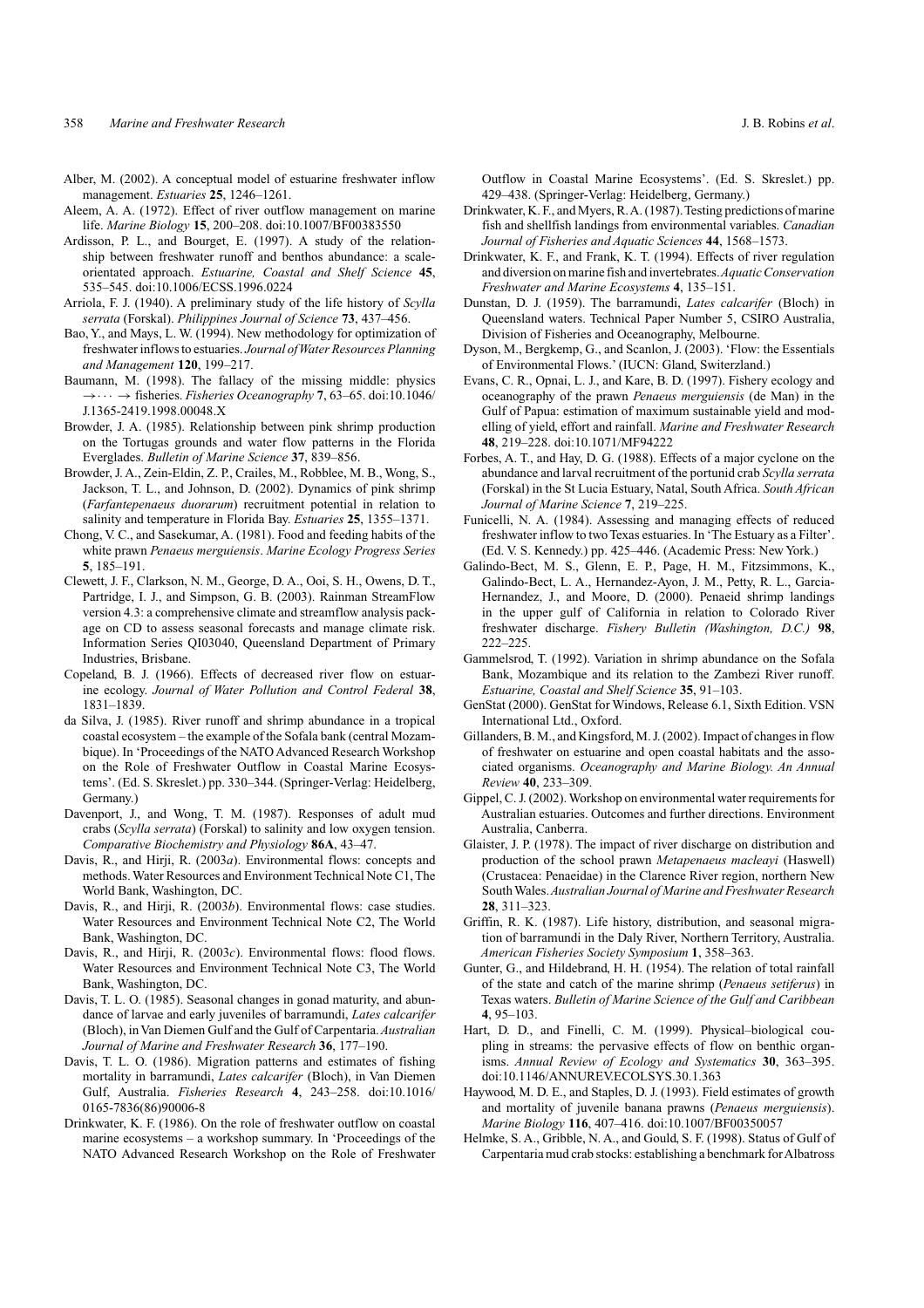Freshwater-flow requirements for tropical fisheries *Marine and Freshwater Research* 359

Bay, Weipa. Project Report 22, Queensland Department of Primary Industries, Brisbane.

- Hill, B. J. (1974). Salinity and temperature tolerance of zoeae of the portunid crab *Scylla serrata. Marine Biology* **25**, 21–24. doi:10.1007/BF00395104
- Hill, B. J. (1975). Abundance, breeding and growth of the crab *Scylla serrata* in two SouthAfrican estuaries. *Marine Biology* **32**, 119–126. doi:10.1007/BF00388505
- Hill, B. J. (1982). The Queensland mud crab fishery. Queensland Fisheries Information Series FI8201. Queensland Department of Primary Industries, Brisbane.
- Hill, B. J. (1994). Offshore spawning by the portunid crab *Scylla serrata* (Crustacea: Decapoda). *Marine Biology* **120**, 379–384. doi:10.1007/BF00680211
- Keenan, C. P. (1994). Recent evolution of population structure in Australian barramundi, *Lates calcarifer* (Bloch): an example of isolation by distance in one dimension. *Australian Journal of Marine and Freshwater Research* **45**, 1123–1148.
- Kimmerer, W. J. (2002*a*). Effects of freshwater flow on abundance of estuarine organisms: physical effects or trophic linkages? *Marine Ecology Progress Series* **243**, 39–55.
- Kimmerer, W. J. (2002*b*). Physical, biological and management responses to variable freshwater inflow into the San Francisco Estuary. *Estuaries* **25**, 1275–1290.
- Kimmerer, W. J., Cowan, J. H. J., Miller, L. W., and Rose, K. A. (2001). Analysis of an estuarine striped bass population: effects of environmental conditions during early life. *Estuaries* **24**, 557–575.
- Le Reste, L., Feno, L., and Ramueloson, A. (1976). Information on the biology and ecology of the crab *Scylla serrata* Forskal in Madagascar. Oceanography and Biology Report, ORSTROM, Paris.
- Livingston, R. J., Niu, X. F., Lewis, F. G., and Woodsum, G. C. (1997). Freshwater input to a Gulf estuary: long-term control of trophic organisation. *Ecological Applications* **7**, 277–299.
- Livingston, R. J., Lewis, F. G., Woodsum, G. C., Niu, X. F., and Galperin, B. (2000). Modelling oyster population response to variation in freshwater input. *Estuarine, Coastal and Shelf Science* **50**, 655–672. doi:10.1006/ECSS.1999.0597
- Lloret, J., Lleonart, J., Sole, I., and Fromentin, J.-M. (2001). Fluctuations of landings and environmental conditions in the northwestern Mediterranean Sea. *Fisheries Oceanography* **10**, 33–50. doi:10.1046/J.1365-2419.2001.00151.X
- Loneragan, N. R., and Bunn, S. E. (1999). River flows and estuarine ecosystems: implications for coastal fisheries from a review and a case study of the Logan River, southeast Queensland. *Australian Journal of Ecology* **24**, 431–440. doi:10.1046/ J.1442-9993.1999.00975.X
- Long, P. E., and McKinnon, S. G. (2002). Habitats and fisheries resources of the Fitzroy River estuary (central Queensland). Information Series QI02104, Queensland Department of Primary Industries, Brisbane.
- Meeter, D. A., Livingston, R. J., and Woodsum, G. C. (1979). Long-term climatological cycles and population changes in a river-dominated estuarine system. In 'Ecological Processes in Coastal and Marine Systems'. (Ed. R. J. Livingston.) pp. 315–338. (Plenum Press: London.)
- North, E. W., and Houde, E. D. (2003). Linking ETM physics, zooplankton prey and fish early-life histories to striped bass *Moore saxatalis* and white perch *M. Americana* recruitment. *Marine Ecology Progress Series* **260**, 219–236.
- Pender, P. J., and Griffin, R. K. (1996). Habitat history of barramundi *Lates calcarifer* in a north Australian river system based on barium and strontium levels in scales. *Transactions of the*

*American Fisheries Society* **125**, 679–689. doi:10.1577/1548-8659 (1996)125*<*0679:HHOBCI*>*2.3.CO;2

- Peters, J. C. (1982). Effects of river and streamflow alteration on fishery resources. *Fisheries* **7**, 20–22. doi:10.1577/1548-8446(1982) 007*<*0020:EVOLMF*>*2.0.CO;2
- Perry, R. I., Boutillier, J. A., and Foreman, M. G. G. (2000). Environmental influences on the availability of smooth pink shrimp, *Pandalus jordani*, to commercial fishing gear off Vancouver Island, Canada. *Fisheries Oceanography* **9**, 50–61. doi:10.1046/ J.1365-2419.2000.00121.X
- Potter, I. C., Bird, D. J., Claridge, P. N., Clarke, K. R., Hyndes, G. A., and Newton, L. C. (2001). Fish fauna of the Severn Estuary. Are there long-term changes in abundance and species composition and are the recruitment patterns of the main marine species correlated? *Journal of Experimental Marine Biology and Ecology* **258**, 15–37. doi:10.1016/S0022-0981(00)00343-9
- Powell, G. L., Matsumoto, J., and Brock, D. A. (2002). Methods for determining minimum freshwater inflow needs of Texas Bays and estuaries. *Estuaries* **25**, 1262–1274.
- Pyper, B. J., and Peterman, R. M. (1998). Comparison of methods to account for autocorrelation in correlation analyses of fish data. *Canadian Journal of Fisheries andAquatic Sciences* **55**, 2127–2140. doi:10.1139/CJFAS-55-9-2127
- Quinn, N. J., and Kojis, B. L. (1987). Reproductive biology of *Scylla* sp. (Crustacea: Portunidae) from the Labu Estuary in Papua New Guinea. *Bulletin of Marine Science* **41**, 234–241.
- Quiñones, R. A., and Montes, R. M. (2001). Relationship between freshwater input to the coastal zone and the historical landing of the benthic/demersal fish *Eleginops maclovinus* in centralsouth Chile. *Fisheries Oceanography* **10**, 311–328. doi:10.1046/ J.1365-2419.2001.00177.X
- Ruello, N. (1973). The influence of rainfall on the distribution and abundance of the school prawn in the Hunter River region (Australia). *Marine Biology* **23**, 221–228. doi:10.1007/BF00389488
- Russell, D. J. (1990). Reproduction, migration and growth in *Lates calcarifer*. M.App.Sc. Thesis, Queensland University of Technology, Brisbane.
- Russell, D. J., and Garrett, R. N. (1983). Use by juvenile barramundi, *Lates calcarifer* (Bloch), and other fishes of temporary supralittoral habitats in a tropical estuary in northernAustralia.*Australian Journal of Marine and Freshwater Research* **34**, 805–811.
- Russell, D. J., and Garrett, R. N. (1985). Early life history of barramundi, *Lates calcarifer* (Bloch), in north-eastern Queensland. *Australian Journal of Marine and Freshwater Research* **36**, 191–201.
- Salen-Picard, C., Darnaude, A. M., Arlhac, A. M., and Harmelin-Viven, M. L. (2002). Fluctuations of macrobenthic populations: a link between climate-driven river run-off and sole fishery yields in the Gulf of Lions. *Oceanologica* **133**, 380–388.
- Salini, J., and Shaklee, J. B. (1988). Genetic structure of barramundi (*Lates calcarifer*) stocks from northernAustralia.*Australian Journal of Marine and Freshwater Research* **39**, 317–329.
- Sawynok, B. (1998). Fitzroy River effects of freshwater flows on fish: impact on barramundi recruitment, movement and growth. Report for National Fishcare Project 97/003753. Infofish Services, Rockhampton.
- Skreslet, S. (1997). A conceptual model of the trophodynamical response to river discharge in a large marine ecosystem. *Journal of Marine Systems* **12**, 187–198. doi:10.1016/S0924-7963(96) 00097-8
- Sobrino, I., Silva, L., Bellido, J. M., and Ramos, F. (2002). Rainfall, river discharges and sea temperature as factors affecting abundance of two coastal benthic cephalopod species in the Gulf of Cadiz (SW Spain). *Bulletin of Marine Science* **71**, 851–865.